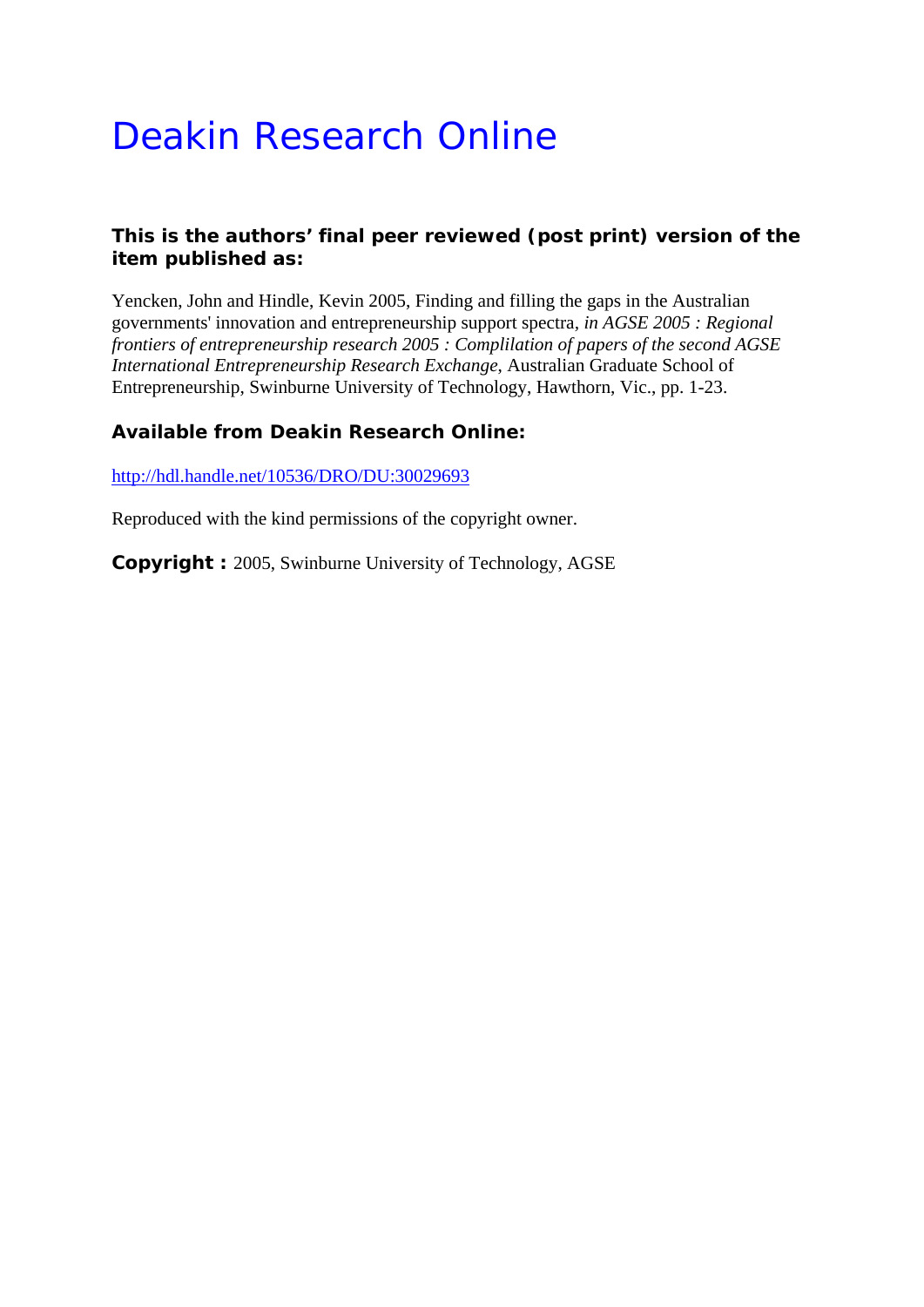### **AGSE Entrepreneurship Research Exchange 2005**

**Title:** 

## **Finding and filling the gaps in the Australian governments' innovation and entrepreneurship support spectra.**

Authors: *John Yencken and Kevin Hindle Australian Graduate School of Entrepreneurship, Swinburne University of Technology.* 

### **Contact:**

John Yencken Phone (613)9214 5870 FAX (613)9214 8381 E-mail jyencken@groupwise.swin.edu.au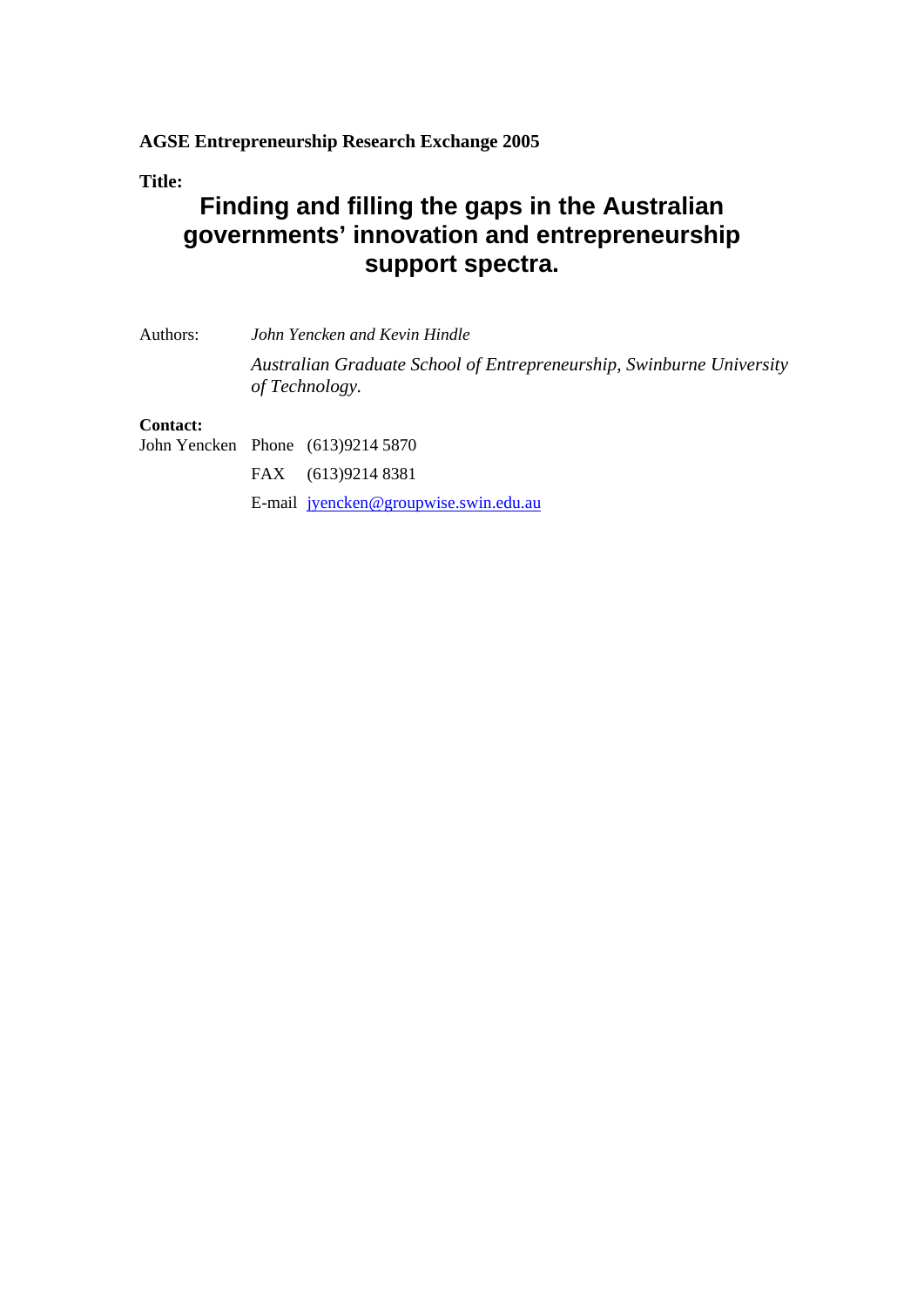## **Finding and filling the gaps in Australian governments' innovation and entrepreneurship support spectra.**

## **ABSTRACT**

A national innovation system is concerned with the full process of converting new knowledge into commercially viable results. Governments are policy-active in trying to create productive national innovation systems. This paper reviews ways of thinking about entrepreneurship as the commercialisation component of Australia's innovation system. The paper explores the impact and relevance of selected existing Australian Commonwealth, and to a lesser extent State government, programs for the commercialisation channels so identified, using four frameworks for the analysis: financial, management/start-up, innovation and entrepreneurial. The analysis indicates program initiatives covering the later development and commercialization phases, but serious gaps in the support available for the entrepreneurship phase involving the act of new entry. This gap is covered by research provider business development people and to a limited extent by incubator and State government initiatives. A critical issue has been and is access to smaller amounts of seed finance. The critical human component is the education of public servants and politicians about the nature and operation of entrepreneurship.

*Key words:* Entrepreneurship, commercialisation, innovation.

## **INTRODUCTION**

The need for Australia, collectively, to develop a much more entrepreneurial and innovative culture and for government to take an important role in developing the relevant policies and programs, is an 'urgent' idea that literally creaks with age. It has been agreed to in principle by public and private sector leaders and influential opinion shapers for at least 40 years. Two examples will suffice to illustrate the point.

This paper limits its retrospectivity to 1991. In that year a major report, commissioned by government, achieved national prominence in the media, the universities, corporate boardrooms and the corridors of power. The report on Innovation in Australia (Pappas *et al.,* 1991: 1) demonstrated that, in the early 1990's, Australia was the only industrialised country that had not increased its proportion of merchandise exports to GDP in the previous 30 years. Further, this report noted that research and development (R&D) was a significant influence on business performance in generating potential exportable merchandise. However, although business and the Government at the time realised that innovation was more than just R&D, Australia still committed in 1988 some \$2.8 billion purely to R&D. At this time, there was an extensive network of business, Government and educational sectors providing resources to this R&D focus.

The consequence of these initiatives, networks and R&D focus at the time of the report had yet to bear tangible fruit to Australia's export market or Australia's national wealth. Pappas and colleagues in their report highlighted many issues. The following were seen as urgent for Australia to increase its innovative strength, global competitiveness and national wealth.

- Australia's private sector expenditure on R&D was low relative to the rest of the world.
- Government funding concentrated away from the critical 'end game' of the innovation process, i.e. commercialisation.
- Government's interpretation of the innovation process was characterised by large 'R', small 'D' and almost negligible 'C' (where 'C' meant 'commercialisation').
- Australian innovation was still biased towards technology 'push' rather than market 'pull'.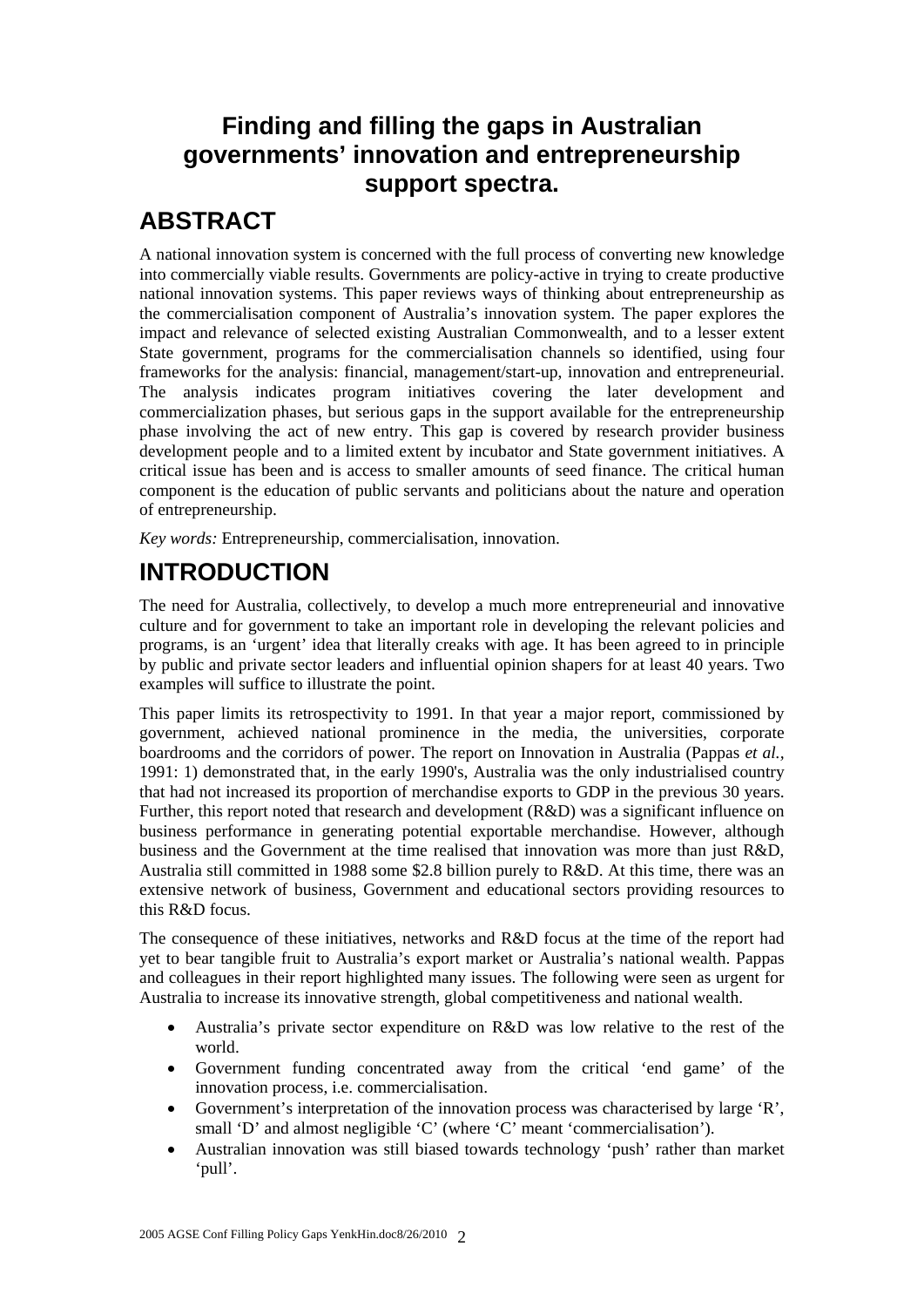While *research*, *development*, *commercialisation* and *innovation* received definitional attention, *entrepreneurship* did not.

Given that the Pappas et al. paper indicates that we have known what might be called 'the national entrepreneurial problem' for over a decade, the question to be addressed in this paper is simple:

• Has any progress been made?

In a government context this translates more specifically into the question:

 'Do Commonwealth government policies and programs do a good job in fostering entrepreneurship and innovation through the creation of New Technology-based Small Firms (NTSF)?'

#### **Objectives**

Our principal objectives in a short paper have been to assess and comment on initiatives and programmes in relation to:

- 1. creation of ventures both from the exploitation of university and other public agency research expenditure and from individual's initiatives
- 2. economic contribution through local and export wealth creation from technological innovation, whether through new ventures or existing companies,

and

3. to explore how well selected existing government programs fit with the longitudinal development from new knowledge and new opportunity creation to wealth and other community benefit generation and where there may be gaps or imbalances in relation to priorities identified earlier.

#### **The definitional domain**

This paper starts with the proposition that there is only a partial overlap between effective technological innovation and entrepreneurship. Entrepreneurship essentially is about the creation of new enterprises, whether or not they are newly incorporated (Lumpkin and Dess, 1996). Technological innovation—Hindle's BIG-I innovation (Hindle, 2002)—is about the creation and exploitation of new knowledge and new technology that hopefully results in wealth creation. Drucker has described entrepreneurship as "the engine of innovation" (Drucker, 2000). However innovation can create wealth without involving the creation of a new venture, that is without entrepreneurship. Equally, entrepreneurship, involving the creation of a new venture, may happen due to entrepreneurial cognition, such as seeing the potential of a new business model that does not derive from technological innovation.

Against this background, governments all over the world—but, as particularly well documented, in OECD countries—have established interventions and provided very significant taxation funded resources both for the generation of new knowledge by research and development and to support its exploitation through technological innovation, whether by existing or newly formed incorporated ventures. At the same time there has long been recognition in the EU that new knowledge based companies can be a key driver of regional economic development. This paper has sought to review the effectiveness and efficiency of Australian Commonwealth and State government programs and interventions in this domain. It starts with a summary of Australia's R&D performance which of course underlies technology development and technological innovation performance.

#### **Australia's innovation performace**

Recent research by Gans and Stern (2003) has used the number of patents filed in the USA that originated in Australia as a measure of innovation performance. Using this measure they reported some progress and concluded that: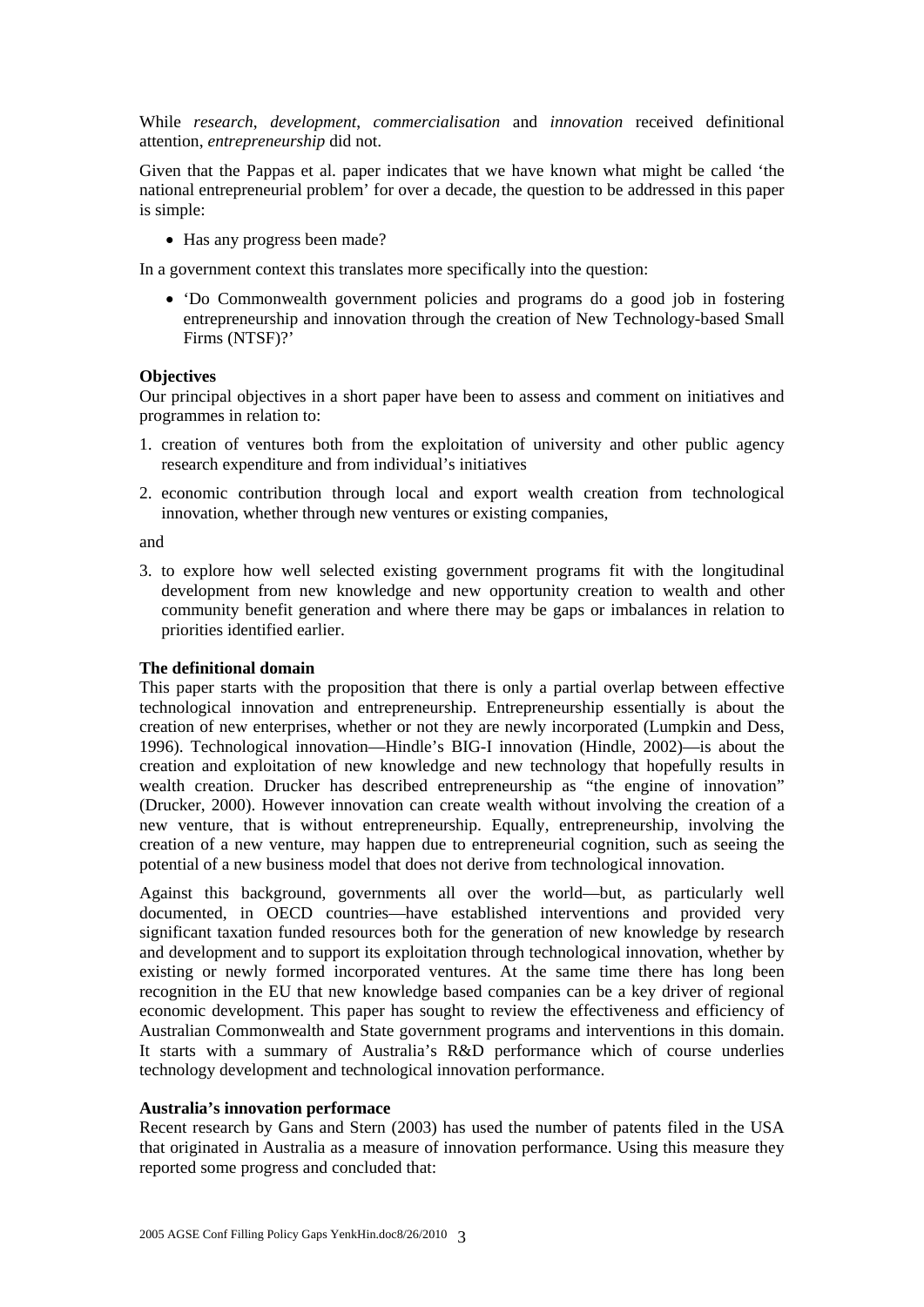Over the past quarter century, both public policy and private sector initiatives from **a classical imitator** to a **second-tier innovator economy…**Australia has **enhanced its commitments** to innovation policy in recent times. So far these investments **have not yet paid** off in terms of establishing Australia as a first-tier innovator nation (p.1).

At the same time, in the area of business expenditure on R&D (BERD), recent European econometric analyses have shown a close relationship between the proportion of BERD to Gross Expenditure on R&D (GERD) and technology absorptive capacity, discussed in a recent paper involving one of the present authors: (Yencken and Gillin, 200). The BERD to GERD ratio has been low by comparison with other OECD countries , but BERD had improved from A\$10,417.1 million in 2000-01 to \$12, 249.9 million in 2002-03 (Jones, 2004), a real increase of 11 per cent after allowing for inflation (ABS Cat. No.6401.0 Consumer Price Index, Australia). This has however resulted in some small improvement of the BERD/GERD ratio of 0.48. By comparison in FY 2000, the similar ratio for the USA was 0.76 and for the UK 0.66.

#### **Innovation outcomes**

The literature identifies two main types of business and wealth creation outcomes from technological innovation:

1. a saleable product, process or service, as defined by the Oslo Manual as the basis for national innovation surveys (OECD, 1997; Haukness, 1999)

This new product or service may come from a new venture established for this end, but it may also come from an existing company that has generated the new technology by its own R&D investment or has licensed the new technology from a university, public research agency or other company that originally created the new knowledge, technology and intellectual property involved. In both types of situations, technology absorptive capacity is involved. The literature has shown this to be closely related to a firm's level of investment in R&D (Yencken, and Gillin, 2003).

2. a technology asset

Technology asset oriented mode (TA), concerned with the development of technologies which are subsequently commercialised through spinning-out new firms, licensing, joint ventures or other types of alliance… (Stankiewicz, 1994).

This second group of new ventures has been particularly important in Australia. Almost all the pharmacology and biotechnology based ventures fall into this category. Typically their drug related technology will be licensed to a major pharmaceutical company after successful Phase 1 and sometimes Phase 2 clinical trials. They will make money out of the licence earnings but they may never market a product or service in terms of the Oslo Manual definitions.

The underlying models or frameworks appropriate for the exploration of the coverage and effectiveness of government programs and interventions will be quite different.

### **The Australian entrepreneurship and innovation policy context**

#### **Historical perspective**

The last 30 years has seen an extraordinary explosion in the level of entrepreneurial venturing, with the United States leading the field and more recently closely followed by the United Kingdom and somewhat differently in continental Europe. Most OECD countries support NTSF generation as a key driver of regional economic development. There is also evidence (Yencken, Cole and Gillin, 2002) that NTSFS almost always have high levels of R&D investment, an important contribution to national technology absorptive capacity.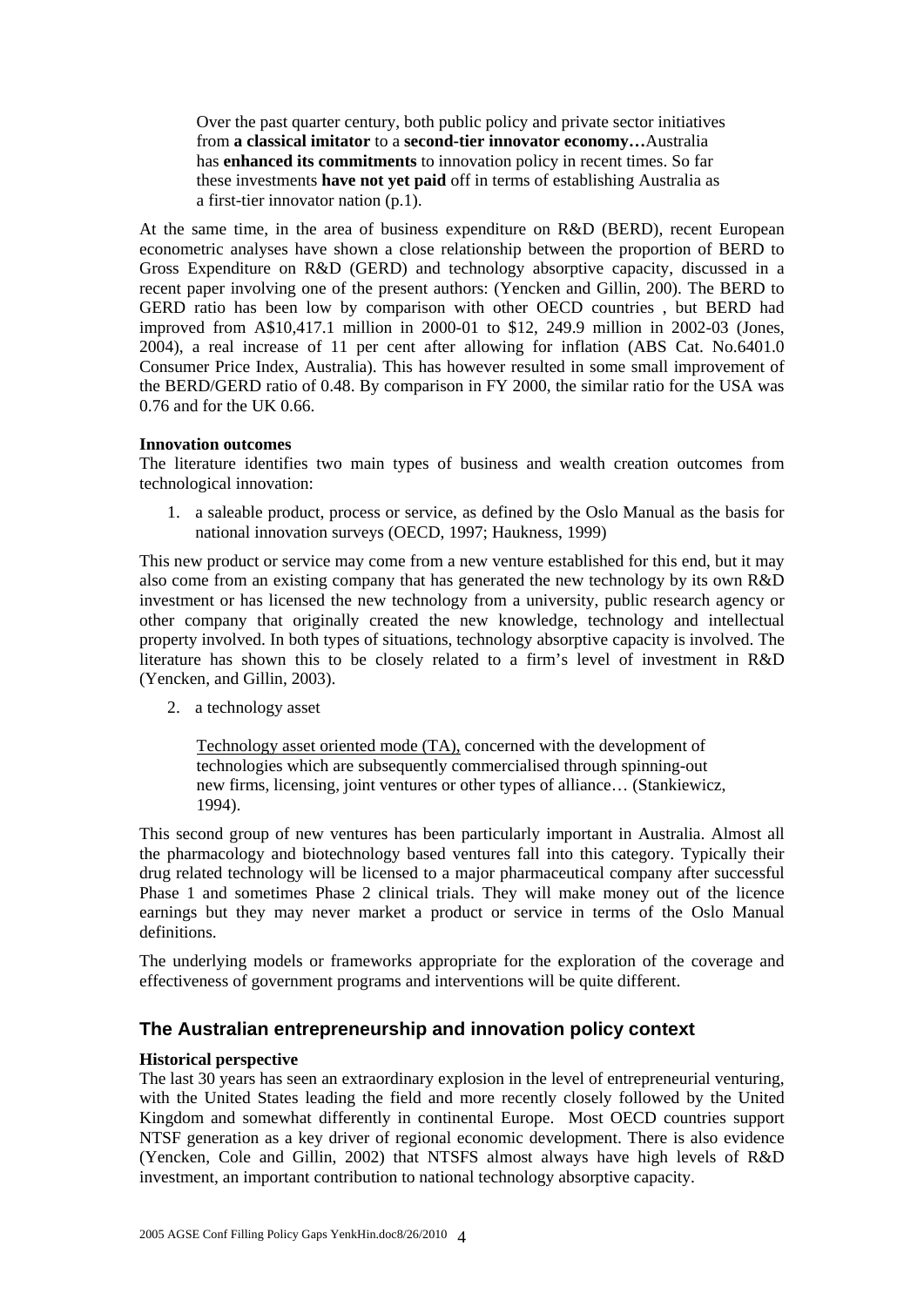#### **Where should entrepreneurship policy be put?**

Entrepreneurship policy should fall within the context of industry policy. The Industry Commission has identified the following five types of industry policy: tailor-made protection, special industry plans, investment attraction, matching other countries and concentration on fundamentals. (Bill Scales, 'Get the fundamentals right', seminar on Industry Policy reported in CEDA Bulletin, October 1997, p. 1619.) quoted in Emmery (1999).

For much of the twentieth century industry policy in Australia and the world at large focussed upon the erection of trade barriers. They were seen to have a role in "generating growth, employment, infant industries, foreign exchange earnings and defence industry capability. Trade barriers over time made it easier for Australian companies to survive without innovating, and prevented business and consumers from shifting resources into areas of higher productivity and yield. In essence ongoing trade barriers were not just anti-competitive they were anti-entrepreneurial.

As economies progressed throughout the twentieth century, primary and secondary industries have lost their domination in both economic importance and political influence, particularly in the past thirty years. The service, information and communication sectors have become increasingly important. The rise of the service, information and communication sectors has dramatically altered the course of industry policy. The demise of protection as an industry policy goal has led to a culture favourable to entrepreneurship. The focus has begun to move towards new industries with "*high growth in demand, rapid technological change, new markets, risk of obsolescence, and a strong trade orientation*" (Emmery, 1999). The locus of control for productivity growth and wealth creation internationally has shifted to entrepreneurship and innovation.

One of the features that is evident in a review of Australian government innovation programs is that they have tended to concentrate on Drucker's seventh source of innovation, knowledge based innovation.

Knowledge-based innovation is the 'super-star' of entrepreneurship. It gets the publicity. It gets the money. It is what people normally mean when they talk of innovation. Of course not all knowledge-based innovations are important. Some are truly trivial…like most 'super-stars' knowledge-based innovation is temperamental, capricious, and hard to manage (Drucker, 1985: 35).

The Economist's 1999 Survey on Innovation in Industry (February 18, 1999) noted

Governments still tend to view innovation as a pipeline. If public money is stuffed into basic research in universities and national laboratories at one end, they reckon, new technology and commercial applications should pop out of the other.

There have been a number of attempts by Australian Governments to foster R&D spending, though without notable attempts until recently to apply the discipline of entrepreneurial good practice to new technology-based small firm (NTSF) creation.

#### **Where is Australia's entrepreneurship policy currently located?**

The short answer should be: 'all over the place.' In the Australian policy literature, specific emphasis on entrepreneurship (in the sense of commercialising new knowledge through business creation or associated means) is both rare and fragmented.

In *Investing for Growth*. the Howard Government's Plan for Australian Industry" (DISR, 1997)), the Commonwealth recognised the key role played by the Department of Industry, Science and Resources (DISR).Now renamed and restructured as the Department of Industry,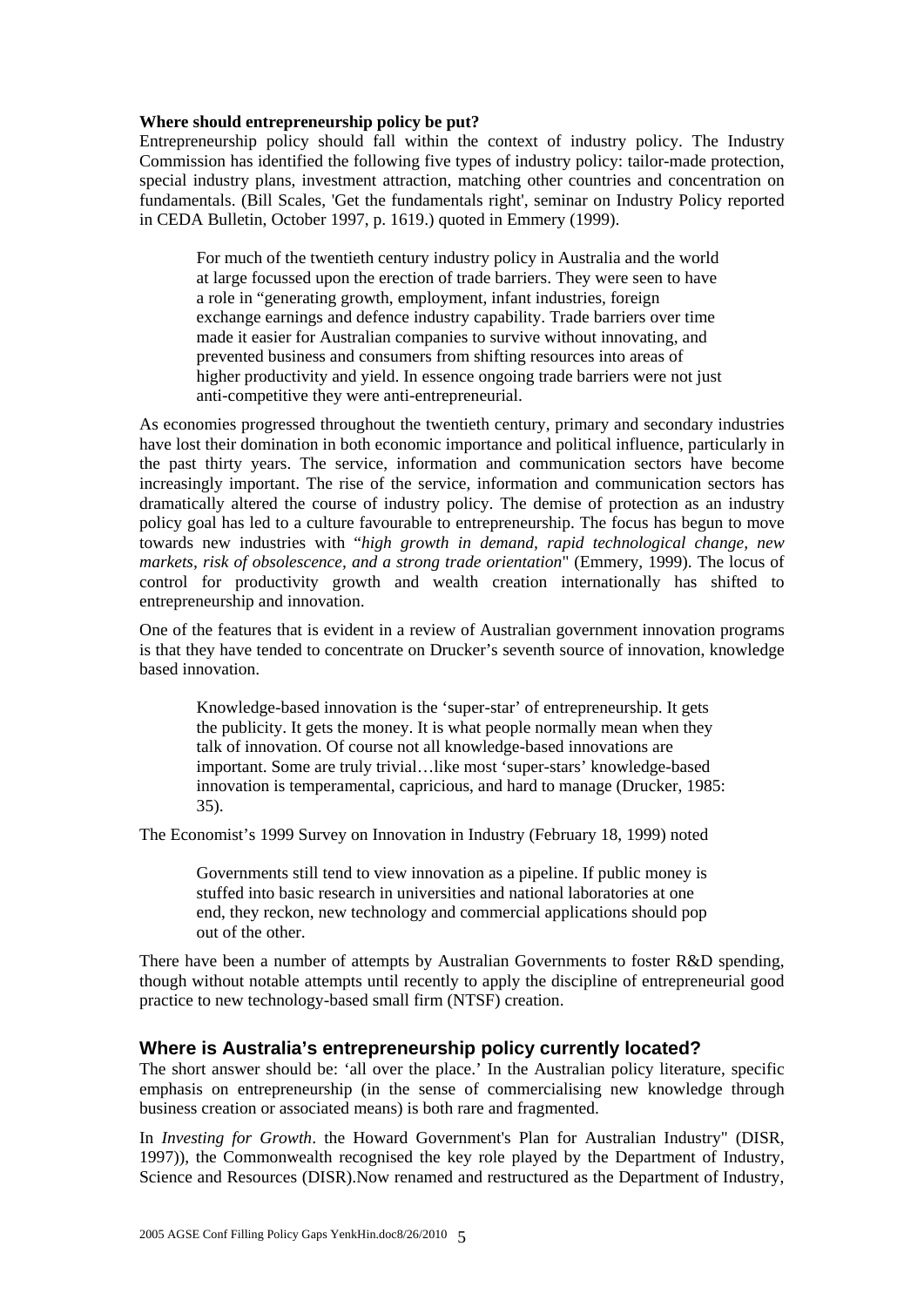Tourism and Resources (DITR), it has a broad portfolio of responsibilities with the following general aims of:

- improving national prosperity and wellbeing
- improving the competitiveness of Australian business
- foster excellence in Australian science, technology and sport
- maximise the national benefits of research and innovation
- increase productivity investment in Australia

These aims were intended to foster economic advantages that continue to strengthen Australia's international competitiveness. DISR was also aiming to strengthen Australia's national system of innovation, but the Science responsibility (including the CRC Program and CSIRO) has now moved to the Department of Education, Science and Training. This was followed in 2003 by the Australian Government's Innovation Report, *Backing Australia's Ability.* 

The only references to entrepreneurship in this and other contemporary policy documents was in the National Innovation Awareness Strategy shown in the text box below with the emphasis on encouraging young entrepreneurs. There were no references to entrepreneurship in the DITR Corporate Plan and list of programs also shown in a text box below. There are frequent references to innovation, but the general tenor of the references suggests a meaning closer to invention than to BIG-I innovation wealth creation. The DITR research commercialisation programs have been similarly shown in a later text box.

### **The Department of Industry, Tourism and Resources**

### **Corporate Plan**

The Department has a key role in the formulation of innovation policy and in the delivery of initiatives announced in the statement, *Backing Australia's Ability,* by the Prime Minister*.* 

The Government's industry policy focuses on innovation as one of the key drivers of economic growth. The Department assists industry to be more innovative through a range of programs such as tax incentives and concessions to assist existing and developing industries; it nurtures emerging knowledge based industries; and increases awareness of the importance of innovation for the future of Australian industry. Some of the policies that the Department has developed, and the programs which we are administering, are set out in the Portfolio Fact Sheets under *Innovation*.

Source: http://backingaus.innovation.gov.au. Accessed 20 October 2004.

#### **Support for industry research**

As pointed out earlier by Gregory (1993) and later in the Boston Consulting Group (Pappas et al., 1991) study, Australia has a reasonable record in public funding of research and development but a very poor record of business investment in R&D. AusIndustry is the Commonwealth industry support agency. AusIndustry specifically does not target or intend to target start-up businesses with its programs. In addition to this, AusIndustry states that "innovation is 'through research and development".

The key agency for the support of business R&D is the Industrial Research and Development Board. AusIndustry's aims as the Commonwealth Government's central point for business assistance and information, in light of the national objectives shown above, are to support innovation, R&D and commercialisation of that R&D through encouragement of a venture capital industry. These programs are:

- targeted at a particular sector
- designed to assist businesses generally
- address market failures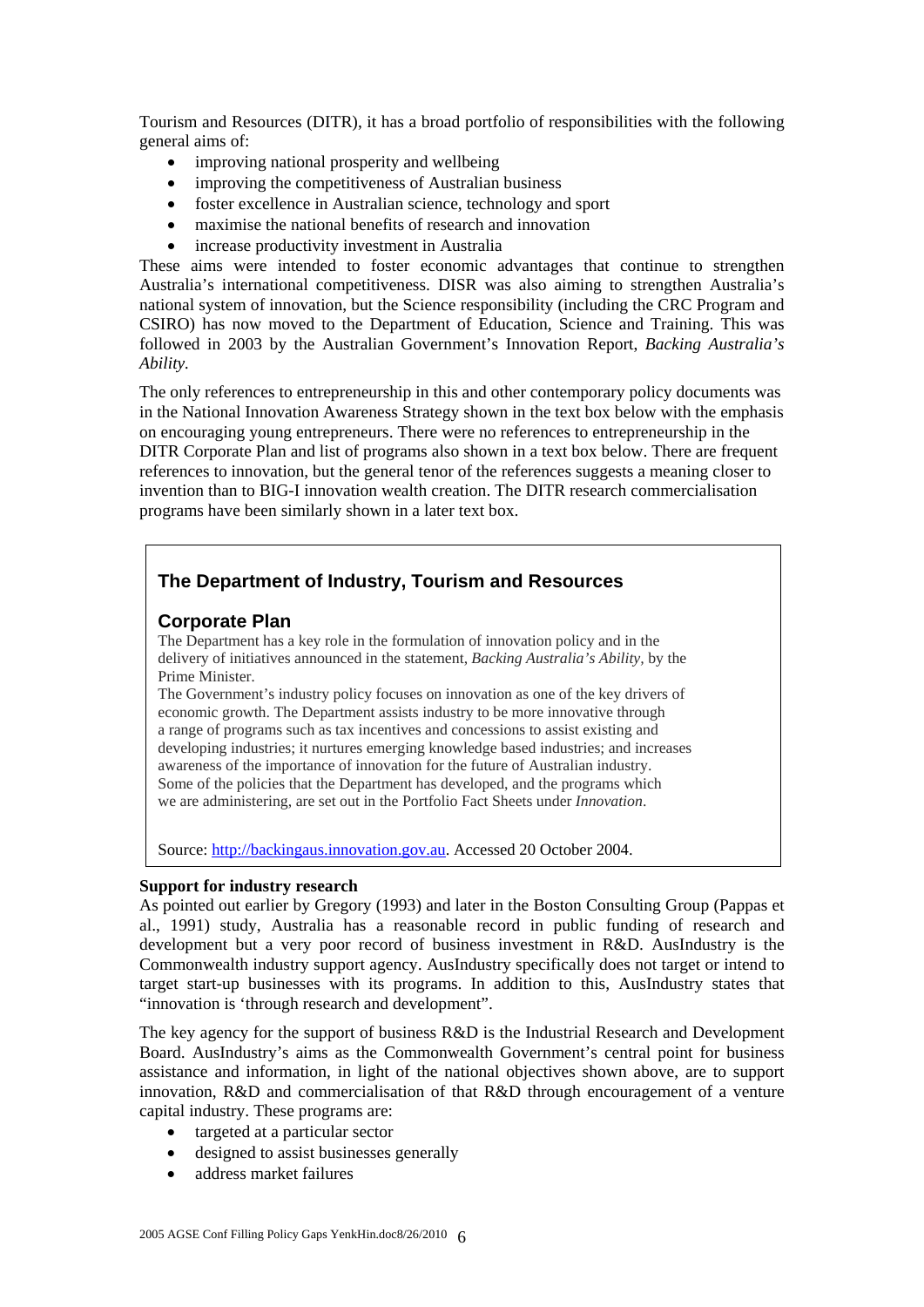• remove impediments to competitiveness

| <b>Backing Australia's Ability Commercialisation Initiatives</b>                   |
|------------------------------------------------------------------------------------|
| <b>PART 4 – Commercial application of research</b>                                 |
| PROVIDING CAPITAL FOR COMMERCIALISATION                                            |
| Innovation Investment Fund                                                         |
| Pooled Development Funds                                                           |
| Venture Capital Limited Partnership                                                |
| Renewable Energy Equity Fund                                                       |
| RESEARCH TO INVESTMENT READY STAGE                                                 |
| Pre-Seed Fund                                                                      |
| Commercialising Emerging Technologies                                              |
| Biotechnology Innovation Fund                                                      |
| Building Information Technology Strengths                                          |
| <b>BUILDING LINKAGES TO FACILITATE COMMERCIALISATION 74</b>                        |
| Cooperative Research Centres                                                       |
| Australian Government Space Forum                                                  |
| <b>Intellectual Property Awareness</b>                                             |
| <b>Intellectual Property Protection</b>                                            |
| <b>ENCOURAGING COMPANIES TO INNOVATE</b>                                           |
| Innovation Access Program                                                          |
| Information Technology Online                                                      |
| Pharmaceutical Industry Investment Program                                         |
| New Industries Development Program                                                 |
| Shipbuilding Innovation Scheme                                                     |
| Textiles, Clothing and Footwear Strategic Investment Program                       |
| Automotive Competitiveness and Investment Scheme                                   |
| Energy Effi ciency Best Practice Program                                           |
| Renewable Energy Commercialisation Program                                         |
| Source: <http: backingaus.innovation.gov.au="">. Accessed 20 October 2004.</http:> |

The IR&D Board's objectives are that:

- By 2006, Australia will be a highly competitive location for R&D
- By 2006, Australia will have developed a viable capital market for early stage, technology-based small to medium sized enterprises
- By 2006, Australia will have encouraged the development of a wide range of investor-ready companies with strong technology, superior leadership and managerial skills.
- By 2006, Australia will have a strategic set of internationally successful hightechnology industries.

Its programs are summarized in the following text box.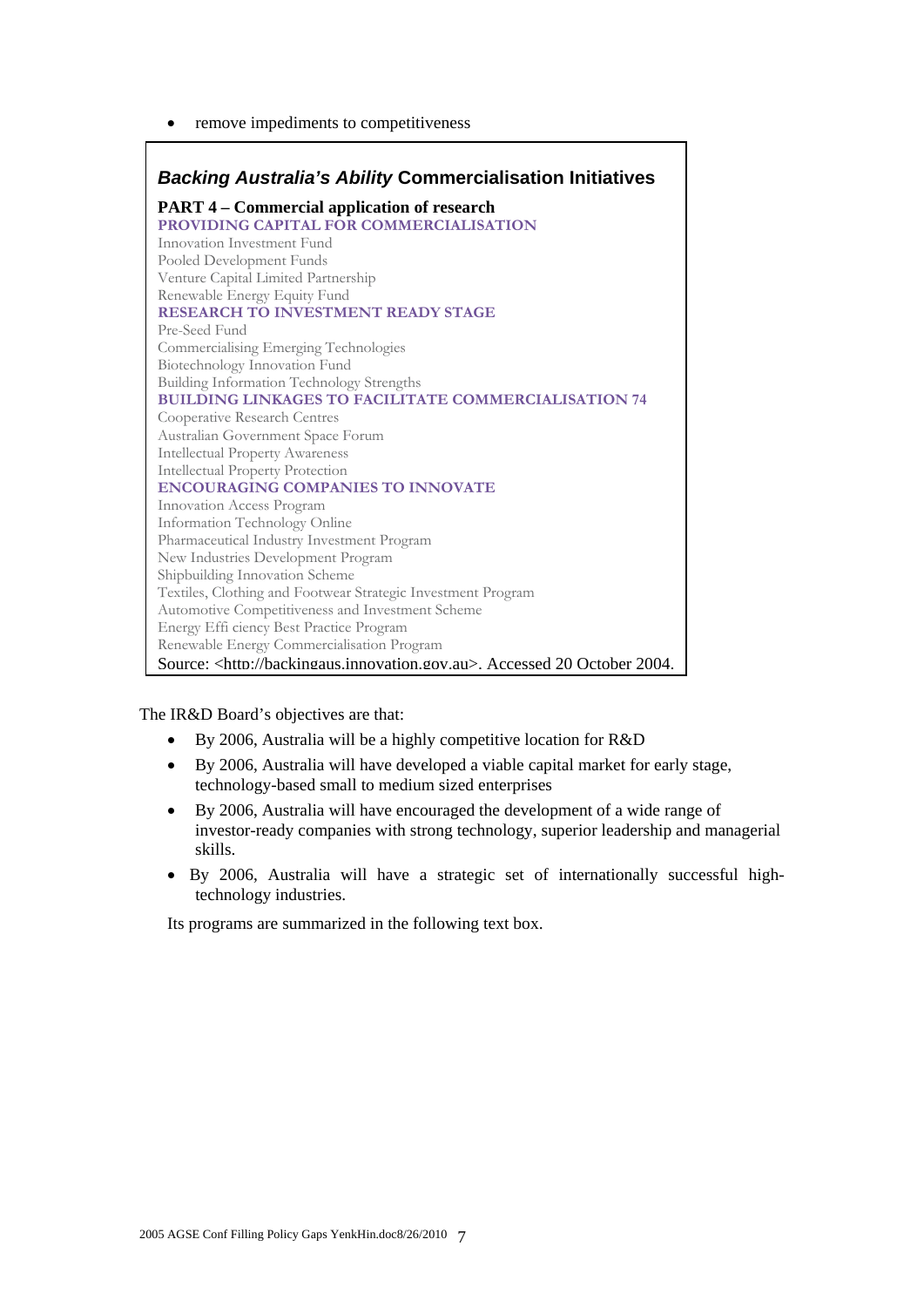## **Industry Research and Development (IR&D) Board**

Every year, some very clever, even cutting-edge projects come out of assistance programs funded by the Australian Government. These commercial success stories help to boost Australia's international reputation for innovation and smart ideas which, in many cases, only needed a helping hand to get up over the commercialisation hurdle. Their success also sends a clear message to international investors that Australia is serious about capitalising on its world-class research and development.

The Industry Research and Development Board is one of the main bodies helping Australian firms work towards that ideal. It is an independent statutory body that administers specific Australian Government programs to encourage and support innovation in industry.

The Board was established on 1 July 1986, under the *Industry Research and Development Act 1986*. Its mission is to increase the number of successful technology-based enterprises in Australia by supporting their performance and commercialisation of research and technical development…

These programs aim to increase the level of research and development (R&D) activity undertaken in Australian industry and to improve the commercial success of R&D outcomes.

Through its various committees, the Board administers the Government's R&D support programs. The role of the Board, however, encompasses more than just delivering programs. Rather, it is about promoting innovation as a means to secure tangible outcomes for industry and the economy.

#### **R&D Start and the new Commercial Ready program**

R&D Start is a competitive, merit based grants and loans program that supports businesses to undertake research and development and its commercialisation. The Australian Government is providing more than \$1 billion to 30 June 2011 for the new Commercial Ready program. Commercial Ready forms part of the Backing Australia's Ability - Building our Future through Science and Innovation \$5.3 billion package to follow on from the \$3 billion Backing Australia's Ability strategy announced in 2001.

R&D Tax Concession is a broad-based, market driven tax concession which allows companies to deduct up to 125% of qualifying expenditure incurred on R&D activities when lodging their corporate tax return. A 175% Premium (Incremental) Tax Concession and R&D Tax Offset are also available in certain circumstances. This program forms part of the Backing Australia's Ability - Building our Future through Science and Innovation \$5.3 billion package to follow on from the \$3 billion Backing Australia's Ability strategy announced in 2001.

Source: <www.industry.gov.au. Accessed November 2004.

## **The programs selected for case analysis**

The text box below ("Grow Your Small Business") gives short descriptions of the programs available to help small businesses to be more innovative.

### **Two selection criteria**

In selecting the programs for assessment we looked at two factors. The first was that all the programs should come from a single government department. In this way we can eliminate any potential overlap due to political considerations. The second factor was to target programs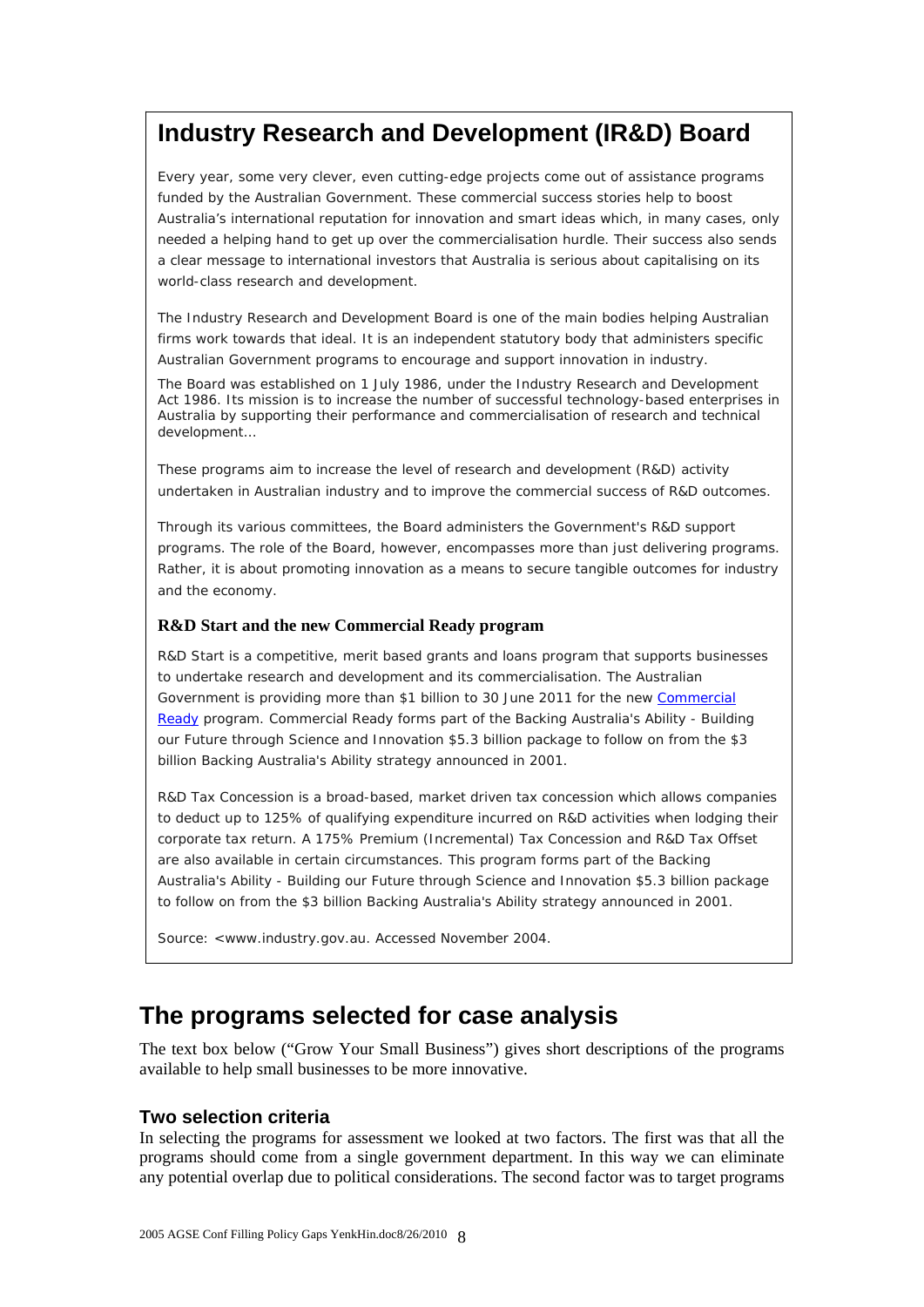that have been described by the Commonwealth themselves as promoting innovation or building entrepreneurial ventures. Using these criteria we have selected a number of programs from within AusIndustry, a division of the DITR. AusIndustry funds a number of programs designed to foster innovation and entrepreneurship in Australia. The programs we have selected for analysis come from AusIndustry's "Venture Capital" and "Innovation Products" streams. The programs are the following:

- Innovation Investment Fund (IIF)
- Pre-seed fund
- Commercial Ready (formerly START) program
- Commercialising Emerging Technologies (COMET)
- Pooled Development Funds (PDF)
- Tax Concession

Brief descriptions of each program and its objectives have been shown in the text box below headed *Grow your small business.* We have also included the Co-operative Research Centres (CRC) Program which *used* to be administered by DITR. Though the administrative arrangements of the CRC programme have changed, it is desirable to consider it as part of a structured portfolio as intended by its AusIndustry progenitors. Importantly, about six hundred SMEs are or have been involved with CRCs.

The CRC Programme was established in 1990 to improve the effectiveness of Australia's research and development effort. It links researchers with industry to focus R&D efforts on progress towards utilisation and commercialisation. The close interaction between researchers and the users of research is a key feature of the programme. Another feature is industry contribution to CRC education programmes to produce industry-ready graduates.

When all CRCs from the 2002 selection round are established, there will be 69 CRCs operating in 6 sectors: environment, agriculture, information and communications technology, mining, medical science and technology and manufacturing. For more information on each CRC, visit the CRC information page.

Over the past 12 years, participants have committed more than \$7 billion (cash and in-kind) to CRCs. This includes \$1.8 billion by the Australian Government, \$1.8 billion by universities, \$1.3 billion by industry and almost \$1 billion by CSIRO.

(Source: www.crc.gov.au. Accessed 16 November 2004.)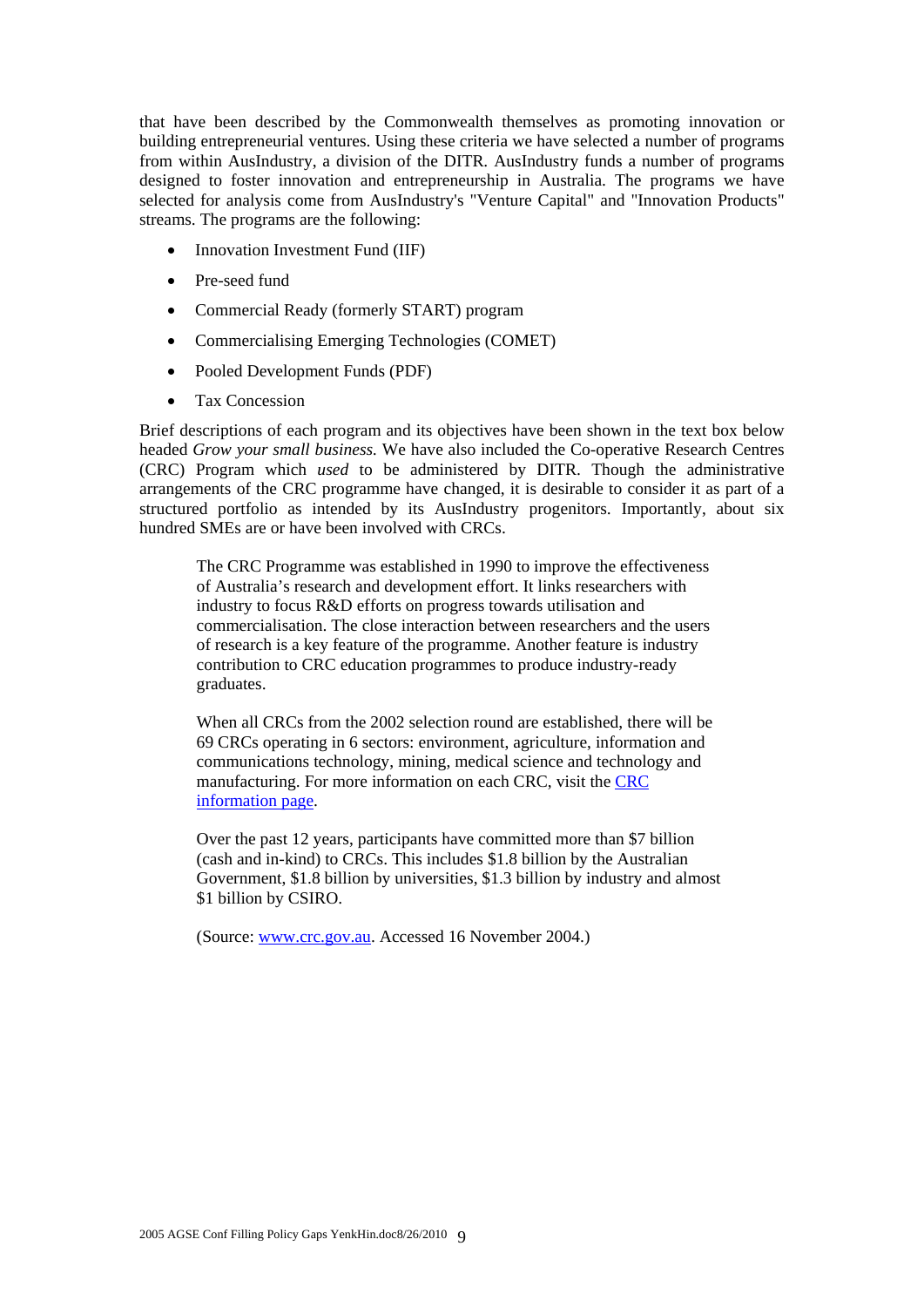## **Grow your small business**

AusIndustry provides a range of products designed to assist small businesses to become innovative and internationally competitive.

#### **Commercial Ready**

Commercial Ready is a competitive merit-based grant program supporting innovation and its commercialisation. It aims to stimulate greater innovation and productivity growth in the private sector by providing around \$200 million per year in competitive grants to small and medium-sized businesses (SMEs) between 2004-05 and 2010-11. It offers industry a single entry point to competitive grants for early-stage commercialisation activities, research and development (R&D) with a high commercial potential, and proof-of-concept activities. **To be the first to receive information about the Commercial Ready program, click here to subscribe to email updates.**

#### **Commercialising Emerging Technologies (COMET) from 13 September 2004**

COMET is a competitive, merit based program that supports early-growth stage and spin off companies to successfully commercialise their innovations. This webpage is for customers who are applying for the COMET program from 13 September 2004 onwards.

#### **Pre-seed fund**

The Pre-Seed Fund program has established four early-stage venture capital funds to invest in projects or companies spinning out from universities or government agencies. The funds are managed by venture capitalists experienced in research commercialisation and the development of sustainable businesses. These managers will acquire an equity interest in the companies or projects, and will provide management and technical advice to develop the commercial potential of the technology. The maximum investment in any project or company is \$1 million. It is expected that the managers will eventually divest their interest in successful projects and companies to later-stage investors.

#### **Innovation Investment Fund (IIF)**

Innovation Investment Fund is a Venture capital program that invests in nine private sector venture capital funds to assist small companies in the early stages of development to commercialise the outcomes of Australia's strong research and development capability.

#### **National Australian Technology Showcase (ATS)**

Australian Technology Showcase is a national and international campaign designed to promote leading-edge Australian technology and the skills of the companies that produce them.

#### **Pooled Development Funds (PDF) Program**

The PDF Program is designed to increase the supply of equity capital for growing Australian small and medium-sized enterprises (SMEs). PDFs are private sector investment companies established under the PDF Act which raise capital from investors and use it to invest in Australian companies.

#### **R&D Tax Concession**

R&D Tax Concession is a broad-based, market driven tax concession which allows companies to deduct up to 125% of qualifying expenditure incurred on R&D activities when lodging their corporate tax return. A 175% Premium (Incremental) Tax Concession and R&D Tax Offset are also available in certain circumstances. This program forms part of the Backing Australia's Ability - Building our Future through Science and Innovation \$5.3 billion package to follow on from the \$3 billion Backing Australia's Ability strategy announced in 2001.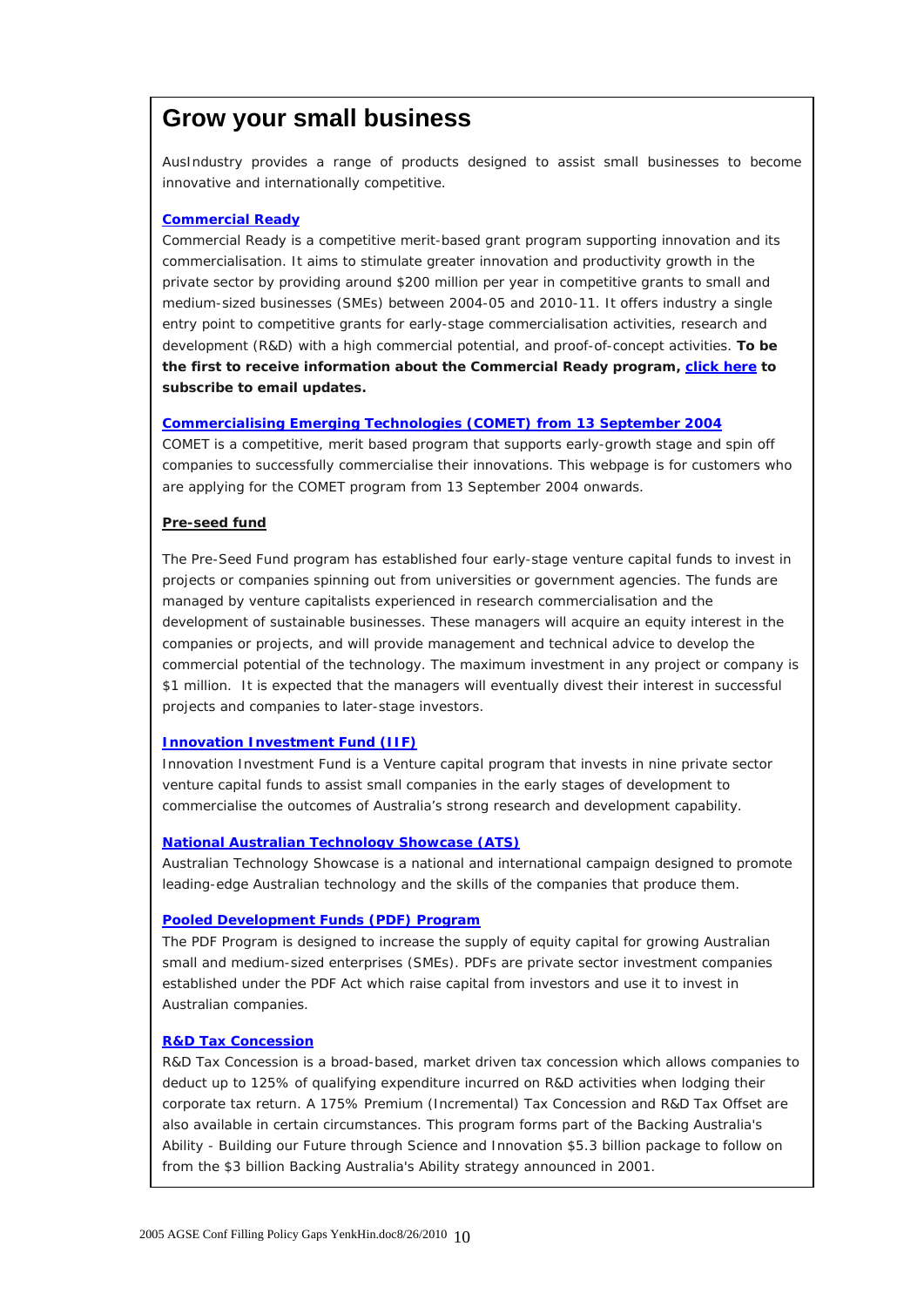## **Multiple theoretical frameworks and assessment criteria**

## **Predicate: Definitions and Specific Focus of the Study**

This paper will assess some of the current programs and frameworks independently and against each other in their contribution to the various phases of development of the processes of entrepreneurship and innovation with specific focus upon just one possible output of the entrepreneurial-innovation process: the generation of New Technology Small Firms (NTSFs). Let us re-emphasise that we do not regard creation of NTSF's as the only or even the best outcome of the many possible outcomes that the entrepreneurship-innovation process can produce (see Shane and Venkataraman, 2000, Hindle 2004). This paper focuses on the NTSF because of its measurement and illustrative benefits as a unit of analysis. With our eye on the creation (and non-creation) of NTSFs associated with policies directly designed to foster them, we apply a multiple-framework analysis. Our principal analytical aim is to seek to develop a clear picture of how Commonwealth government initiatives are helping to foster entrepreneurship. Despite its limitations, the NTSF focus provides good evidence for dispassionate judgment.

The early stage elements of entrepreneurship as the act of new entry are shown in Figure 1.

### **Commercialisation options**

The various decision points in the early stages of the entrepreneurial process of commercialisation of a new idea or new knowledge are illustrated in Figure 1. The figure shows two differing processes. The first relates to spin-off companies where there is an ongoing relationship (IP and/or equity) with the research provider parent and the second to entrepreneurial new ventures established by students or other individuals. This latter group of ventures are strongly supported in the European Union as important generators of regional employment and economic growth.

### **First Analytical Framework: the Financial Perspective**

Most government programs provide financial assistance and therefore, a financial framework is used to define where businesses are in the growth cycle. The stages in this framework refer to the type/amount of capital sought at each stage of the model:

| Finance/resource source         | Finance application                                          |
|---------------------------------|--------------------------------------------------------------|
| Research provider/researcher    | Idea: new knowledge, new solutions to problems               |
| Technology transfer             | Identification and assessment of the opportunity             |
| office/specialist, consultants, |                                                              |
| mentors                         |                                                              |
| Pre-seed fund                   | Technology development, proof of concept, working            |
|                                 | prototype                                                    |
| Seed fund                       | Competitor and market intelligence, business model, IP       |
|                                 | protection, incorporation (legal and accountancy)            |
| Angel                           | Start-up capital to develop first product and first customer |
| Early expansion capital         | Support marketing, manufacturing and distribution and        |
|                                 | Mark II and customised product development, recruitment      |
|                                 | of CEO.                                                      |
| Expansion/development capital   | Expansion of operating business                              |
| Mezzanine debt                  | Expansion of operating business and preparation for IPO      |
|                                 | trade sale or other liquidity event.                         |

For a few companies, the ability to generate sales revenue almost immediately will avoid the need to dilute equity to obtain the resources needed. For technology asset companies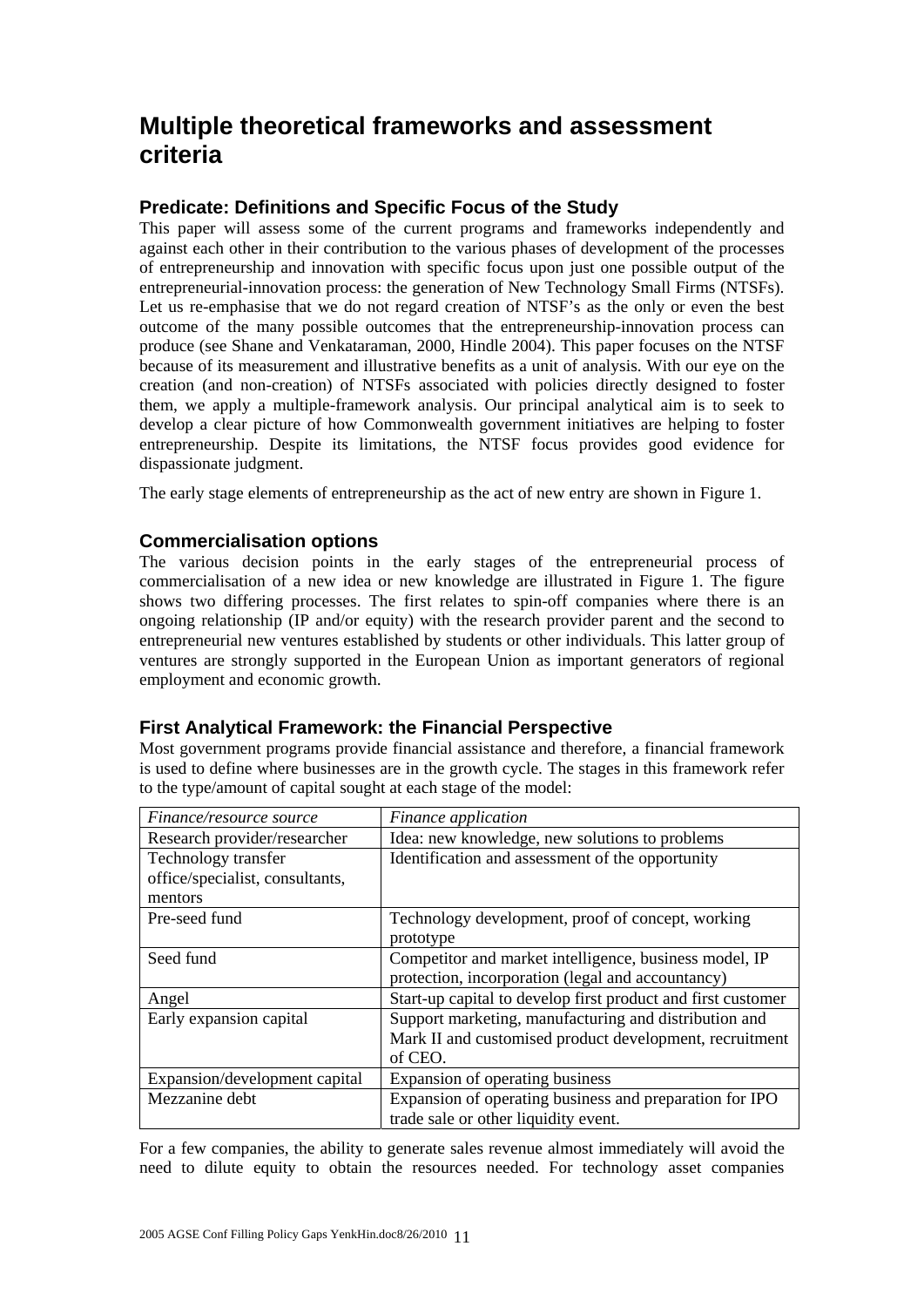(Stankiewitz, 1994), the marketable outcome is usually a licence rather than the actual supply of a product, process or service. The pattern of finance resource application may differ. Typical these are the new ventures developing new drugs. Their mezzanine finance needs relate to the need for clinical trials rather than to defining and refining manufacturing and distribution activities. These will in time be undertaken by the licensee.

In this framework, the selected government programs will be assessed against their ability to provide financial assistance.

### **The Second Analytical Framework: A Management/Start-Up Perspective**

A number of scholars have sought to identify the various phases. For the analysis here we have used the framework developed by Stevenson et al*.* (1999). They defined six phases in the life of a business venture. These phases (figure 1) are based around a management/start-up view of a new venture. There are often not dealt with in a linear fashion and, in practice, entrepreneurs deal with the first three phases simultaneously. The six stages are outlined below.

- Assessing, screening and protecting the opportunity
- developing the initial business concept
- assessing the required resources
- acquiring the necessary resources
- managing and developing the growing business
- harvest.

In this framework, the selected programs will be assessed on their ability to provide assistance from a management perspective.

### **Third Analytical Framework: the Innovation Perspective**

Innovation is "the commercialisation of an invention or idea". The paper by Pappas et al. (1991) described a model for innovation which we have elected to use as our framework. A diagrammatic representation of the model is shown in Figure 2. One of the most important aspects raised by the Pappas paper is the importance of distinguishing between an invention or idea and an innovation. In the broadest possible terms it is not an innovation until someone is prepared to pay for it. All innovation is done within a market context. The innovation process is divided into three phases.

- *Research* (R), which also includes entrepreneurial activities
	- o Identification of a commercial opportunity
		- o Assessment of the opportunity
		- o Protection of intellectual property
- *Development* (D) which also includes entrepreneurial processes ("E")
	- o Invention of product/service/process/solution
	- o Develop product/prototype.
	- o Conduct field trials/pre-launch evaluation,
	- o Assessment
	- o Determination of market/customer requirements.
	- o Competitor intelligence
	- o Protection of intellectual property
- *Commercialisation* (C)
	- o Ongoing support of IP protection
	- o Identification of first customer and first sale
	- o Manufacture and distribution of first product/service/process
	- o Ongoing market and competitor intelligence
	- o Product customisation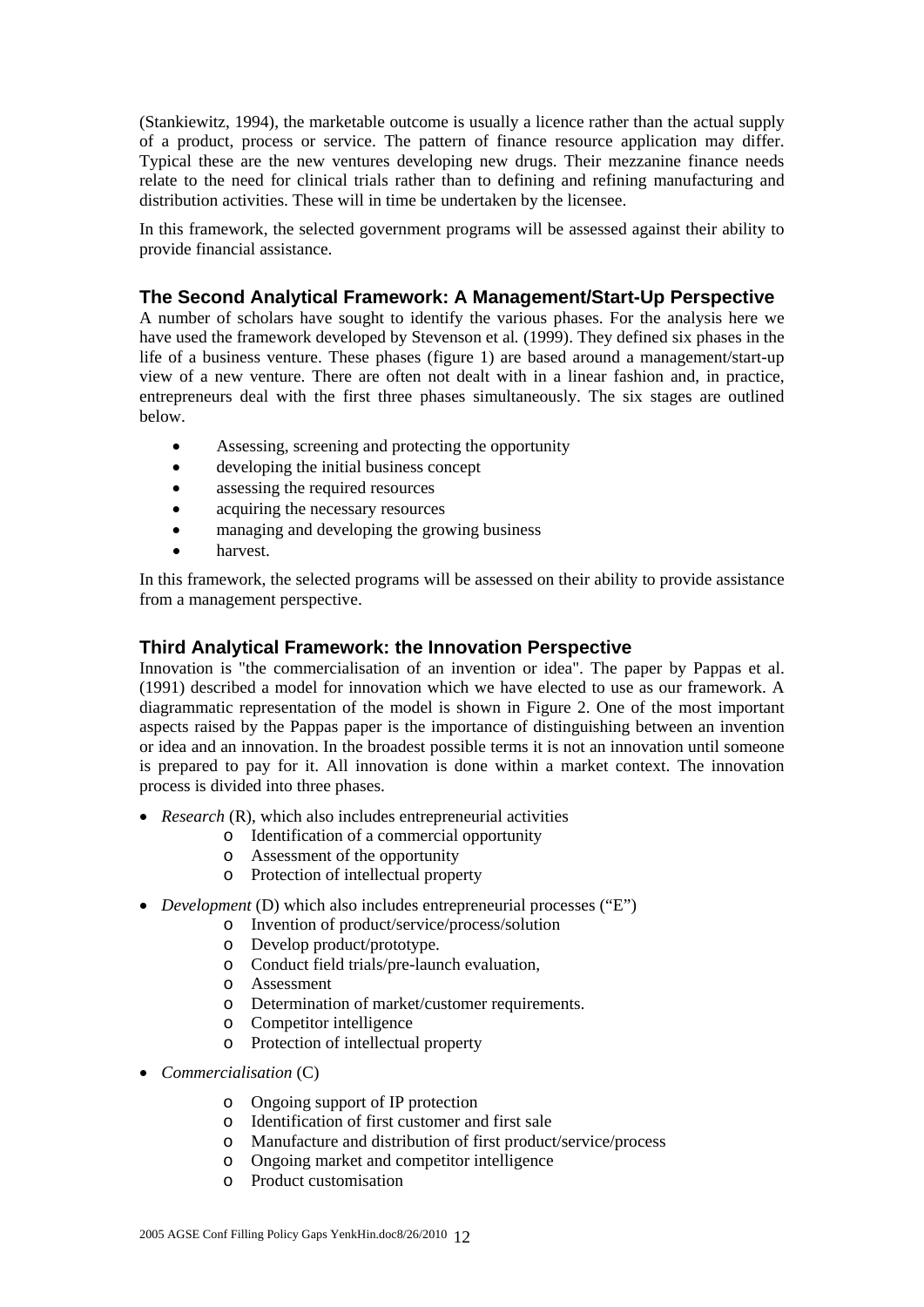#### o Development of Mark II product/service.

In this framework, the selected programs will be assessed on their ability to further innovation.

### **Fourth Analytical Framework: An Entrepreneurial Perspective**

The Global Entrepreneurship Monitor (GEM) is a global research program studying the relationship between entrepreneurship and economic growth. Australia has been an annual GEM participant since the year 2000 (see Hindle and Rushworth, 2004). GEM proposes a model of entrepreneurship in the context of economic growth. We have elected to use this model to provide our entrepreneurial perspective for two reasons.

The model (taken from the GEM 2003 Executive report) has variables that segment into five major groups.

- social, cultural and political context
- general national and entrepreneurial framework conditions
- entrepreneurial opportunity and capacity
- business dynamics
- economic growth.

Given that these major groups cover a great deal of ground we have elected to concentrate on two areas with in the model, namely those of entrepreneurial framework conditions and entrepreneurial opportunity and capacity. The specific areas within these are

- 1. Entrepreneurial framework conditions
- Availability of financial resources for new firms
- Government programs designed to support start-ups
- Education and training for entrepreneurship
- Effectiveness of technology transfer mechanisms
- Access to professional support services.

2. Entrepreneurial opportunity and capacity

- Existence and perception of market opportunities
- Capacity of individuals to start new ventures
- Skills individuals have to pursue entrepreneurial activities.

In this framework we will assess the selected programs for their ability to deliver in the areas outlined above.

## **Synthesis: A Multiple Framework Critique of Policy and Programmes**

This assessment compares various Commonwealth programs against the multiple frameworks described in the previous section.

#### **Financial Framework Perspective**

Superficially, the financial framework perspective – represented as the traditional logistical growth curve (or "S" curve – seems to indicate reasonably comprehensive policy coverage of the field. Figure 4 indicates the support that the selected programs supply assessed against this framework. In the framework nearly all the selected programs provide support. The CRC program is directed at cooperation in research, but as such it generates spin-off ventures and provides pre-seed and other initial support before the new venture is parted from its parent (Yencken, 2005). The tax deduction (125 per cent plus) provides support at all levels as does R&D Start with the exception of the founder stage. However, in practice the tax concession is really only effective for companies that have sufficient earnings to pay company tax. We would also assess that R&D Start really only benefits companies from the Start-up stage onwards. The resources needed to apply for the scheme are beyond most new technology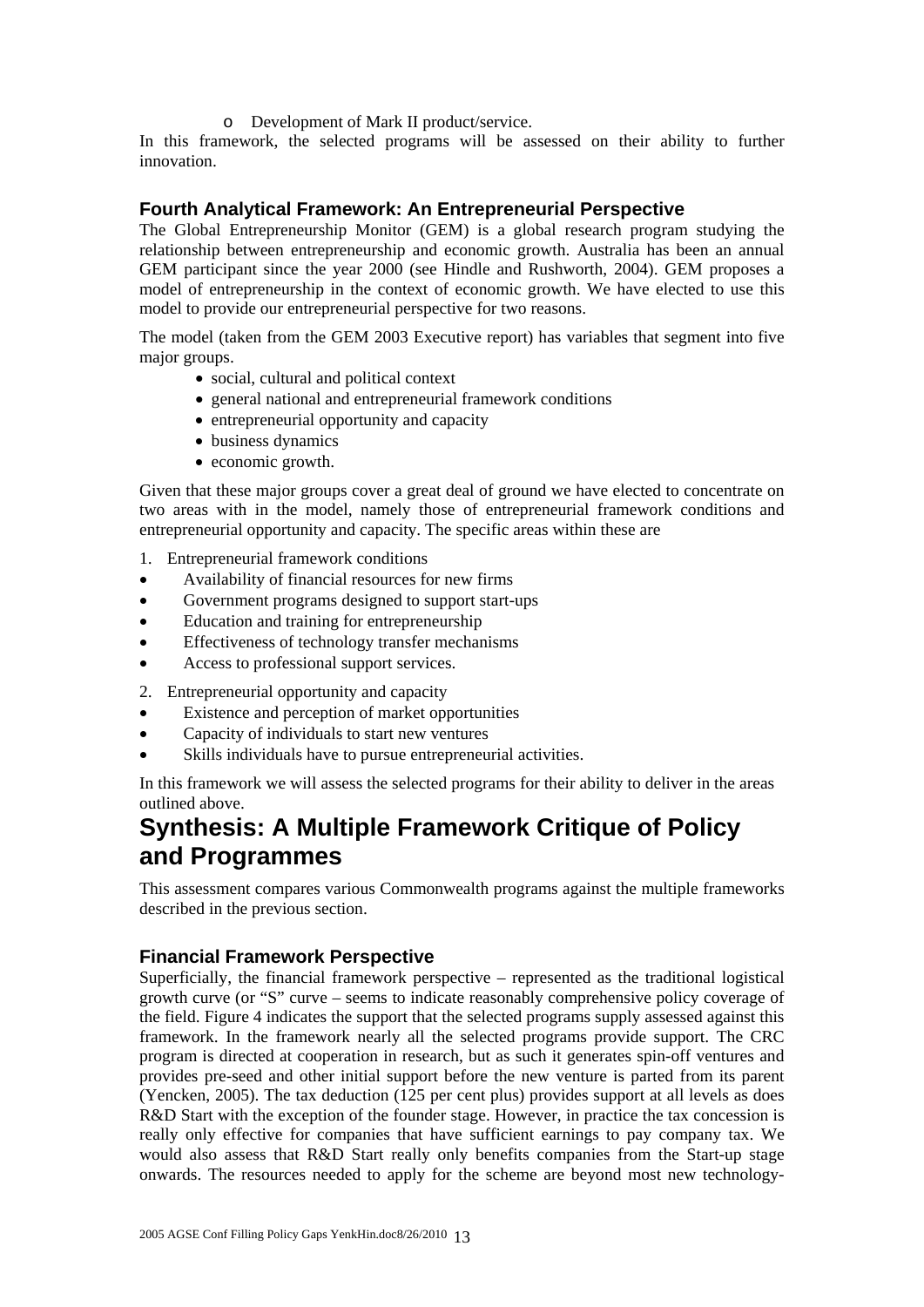based Small Firms (NTSF). The Pre-seed, IIF and PDF programs fit very well onto this model, but all involve significant dilution of equity.

The findings of a recent Australian Institute of Commercialisation survey for DITR are relevant here (AIC, 2004).

From the results of this survey the existence of a gap in funding at the very early stage is verified by 87% of investors and 88% of clients. Respondents believe there is a demand for finance below \$2.0M that is unmet by the current financial market. From comments provided by respondents, this is not necessarily only the result of a lack of available funding being available for specific equity investment, but also comprise a combination of several other issues.

#### **Management/Start-Up Framework Perspective**

Table 1 summarises the stages and needs in the Management/Start-up framework where support is provided (or not) by the selected programs in our study.

| <b>Stage</b>                                          | Pre-seed       | <b>IIF</b>     | <b>PDF</b> | <b>COMET</b> | CRC        | Commercial<br>Ready | Tax<br>concession |
|-------------------------------------------------------|----------------|----------------|------------|--------------|------------|---------------------|-------------------|
| Requirement to<br>be incorporated                     | <b>YES</b>     | <b>YES</b>     | <b>YES</b> | <b>YES</b>   | NO         | <b>YES</b>          | <b>YES</b>        |
| Assessing the<br>opportunity                          | NO             | N <sub>O</sub> | NO         | NO.          | NO         | NO                  | NO                |
| Protecting the<br>intellectual<br>property            | <b>YES</b>     | <b>YES</b>     | NO         | <b>YES</b>   | <b>YES</b> | NO                  | NO                |
| Developing the<br>business<br>concept                 | <b>YES</b>     | N <sub>O</sub> | NO         | <b>YES</b>   | <b>YES</b> | NO                  | NO                |
| Assessing the<br>required<br>resources                | <b>YES</b>     | <b>YES</b>     | NO         | <b>YES</b>   | <b>YES</b> | NO                  | N <sub>O</sub>    |
| Acquiring the<br>required<br>resources                | <b>YES</b>     | <b>YES</b>     | <b>YES</b> | <b>YES</b>   | <b>YES</b> | NO                  | N <sub>O</sub>    |
| Managing and<br>developing the<br>growing<br>business | NO             | <b>YES</b>     | <b>YES</b> | NO           | NO         | <b>YES</b>          | <b>YES</b>        |
| Harvest                                               | N <sub>O</sub> | <b>YES</b>     | <b>YES</b> | NO           | NO         | NO                  | N <sub>O</sub>    |

*Table 1 Management/start-up framework perspective* 

Source: Present authors.

The program that clearly shines here is COMET. This is a relatively new program introduced by AusIndustry in November 1999. It has been directed at very early stage ventures and is the only program to evaluate the potential of the applicant with regard to their perceived entrepreneurial abilities. This analysis is confirmed by the recent review of the COMET program

COMET was substantially expanded under *Backing Australia's Ability* and again under *Backing Australia's Ability – Building Our Future through Science and Innovation.*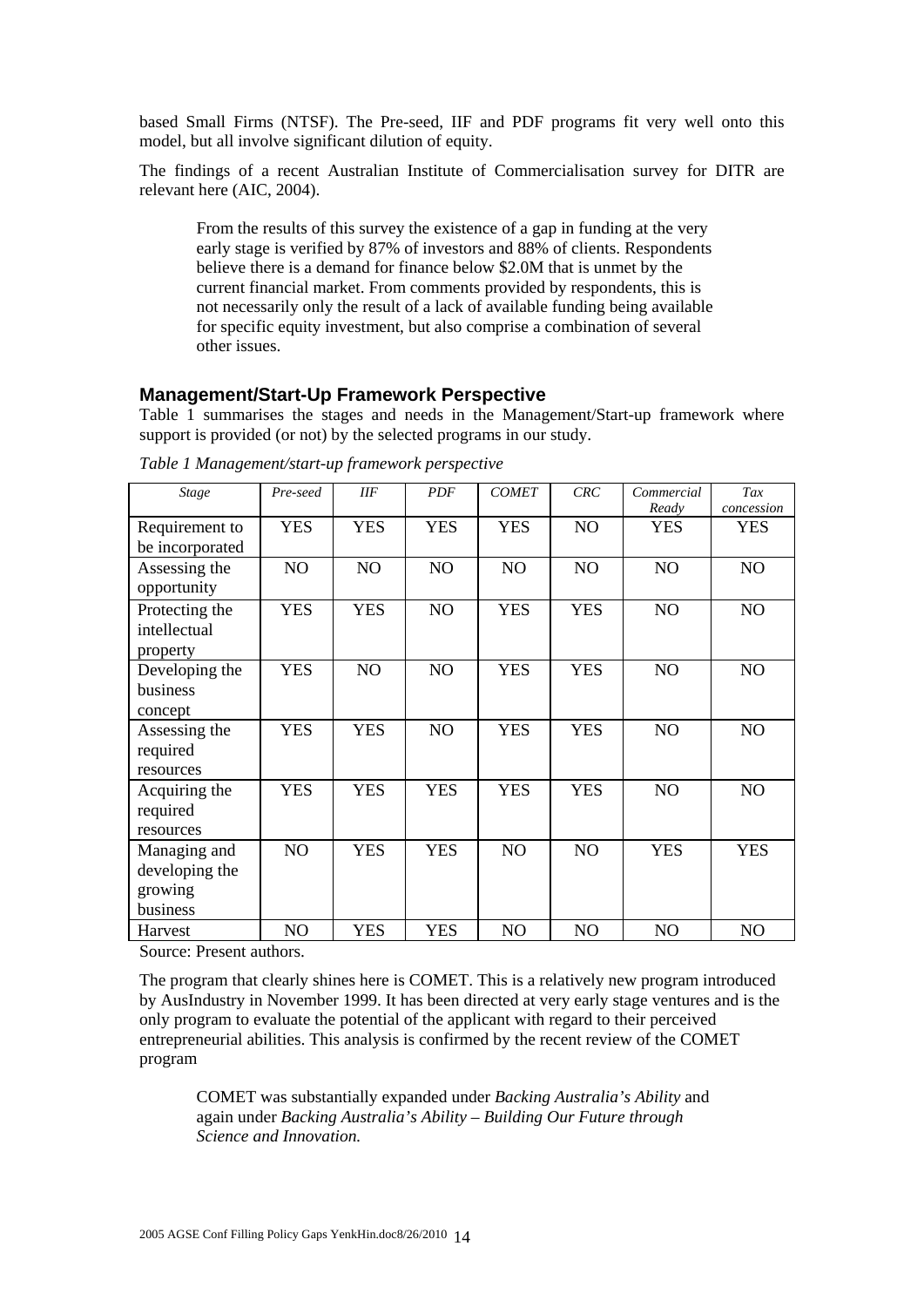A 2002 survey of firms assisted by COMET showed that the program was very successful in encouraging entrepreneurs and enabling firms to achieve their business goals. The network of business advisers is a unique and valuable feature of COMET, and leads to long-term and beneficial changes to firm behaviour. The Australian Government is providing a further \$100 million over the next seven years to continue and expand the highly successful Commercialising Emerging Technologies (COMET) program. (Source:

<http://www.industry.gov.au/content/itrinternet/cmscontent.cfm?objectID=5 483ACCB-97CA-1838-61B239AE0868E468. Accessed November 2004).

The venture capital programs, IIF and PDF assist in the resource side of a developing business. They would be helpful in providing capital and assisting with the formation of the management team for example. However, the research based programs and Commercial Ready do not really help when viewed from this framework. This is because although they are about innovation, they are much more directed at the *invention* side of innovation and not the commercialisation.

The Pre-Seed Fund program has established four early-stage venture capital funds to invest in projects or companies spinning out from universities or government agencies. The funds are managed by venture capitalists experienced in research commercialisation and the development of sustainable businesses.

Pre-seed finance is essentially needed to reduce risk, whether it be technology, IP or market risk. Most start-up NTSFs are reluctant to give away equity at the pre-seed stage, because of the high level of risks that lead to low valuations. It is too early to assess the effectiveness of this fund in providing pre-seed finance. Its initial weakness is that to obtain access to such finance, the venture has to be incorporated and has to dilute its equity. In these aspects it differs from similar UK initiatives, such as the Challenge fund that flow to the university and are managed by the university. Recent Australian case studies of university spin-offs have shown that the larger research profile Australian universities have established their own, usually small, internal pre-seed funds, often drawing on past commercialization earnings as the source of finance (reference needed) (Yencken and Ralston, Forthcoming).

#### **Innovation Framework Perspectives**

Figure 5 below indicates where the selected programs provide support in this framework. The solid vertical bars show the coverage of the selected Commonwealth programs. The broken vertical bar indicates where cover is provided by research provider business development people or other, mainly Australian Institute of Commercialisation or State government, programs. These are however primarily focused on training and consultancy type support and do not contribute to early stage finance needs.

CRCs with commercially experienced Chairs and Board members—and now more focussed on generating economic benefit—can and do cover both the "R" and the "D" stages and even the start of the "C" stage, including the technology development and opportunity identification and assessment activities, and IP protection For new ventures that are not generated out of CRCs, the Pre-seed Fund is the only program of the ones selected that helps to fund the technology development stage of "D", that includes proof of concept and working prototype development. Other research by one of the authors (Yencken and Gillin, 2004) has shown that CRC spin-off companies generally are not set loose without considerable planning and initial resources. COMET operates in parallel on the commercial aspects of opportunity assessment (competitor and market intelligence, business model and to amore limited extent IP protection).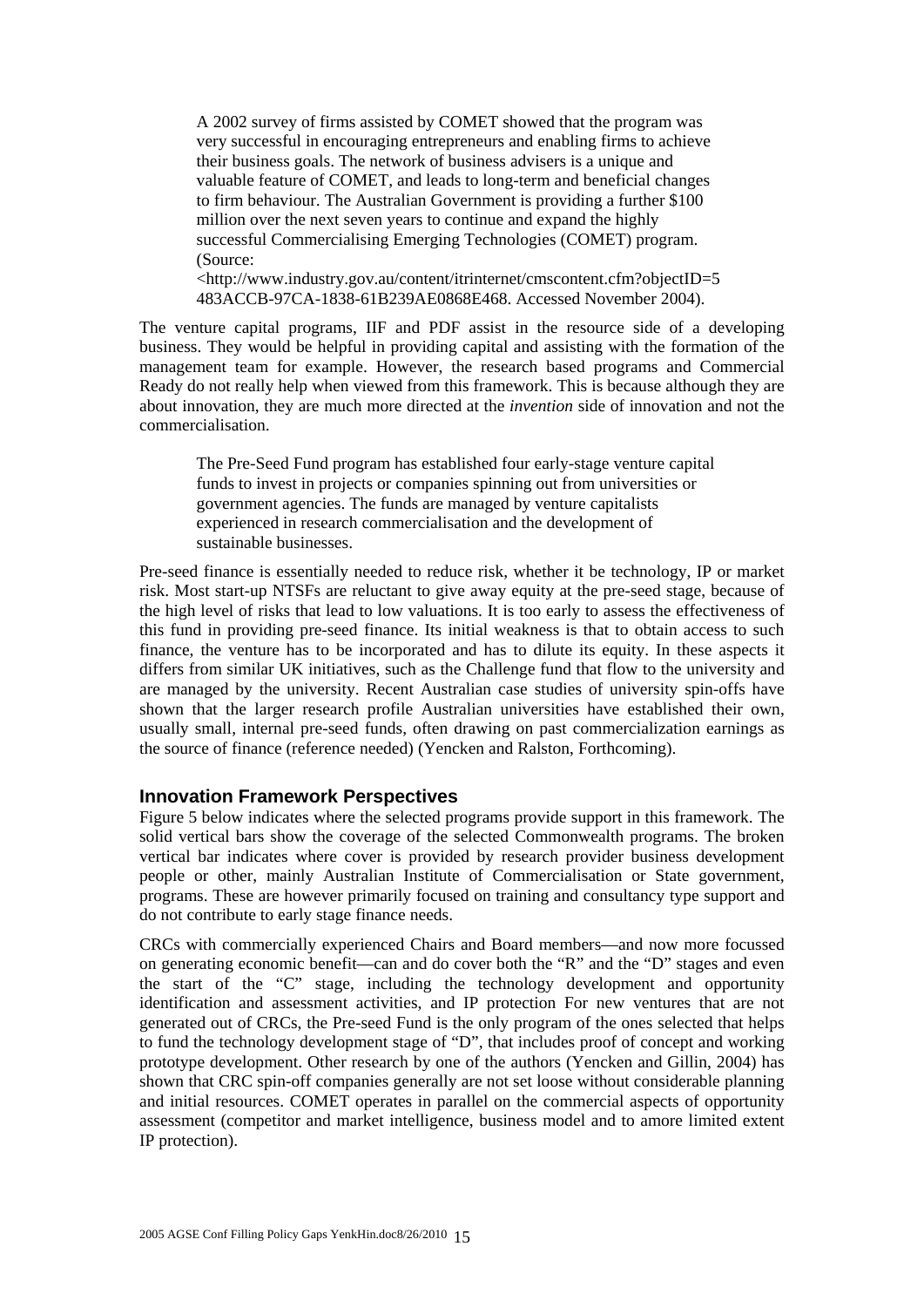IIF and PDF are clearly focused on the later "C" market development stages. For biotechnology and other companies developing new drugs, this source of funding is needed to finance Phase 1 clinical trials. Commercial Ready (the successor to START) supports both applied research in new ventures and applied research leading to innovations by established companies. Tax concessions are clearly only effective for established companies that have taxable profit streams.

Except for CRCs, the programs selected show a big gap in support for the initial phases of opportunity identification and assessment and for initial IP protection—essentially the entrepreneurship or act of new entry phase (Figure 2 and Lumpkin and Dess, 1996). The high cost of initial IP protection can be a heavy burden on universities and a deterrent to commercialisation of research outcomes (Larkins, 2002). For universities and other public research agencies, support in this entrepreneurial phase is usually provided by business development staff in technology transfer offices or deployed close to groups of researchers, usually funded out of other research provider funds. In some States there have been a few instances of such business development people being funded by State governments for limited periods—for example, in Victoria at RMIT and Deakin Universities.

For new ventures which have been started by individual entrepreneur(s) or spin-offs by staff or students with no parent research provider IP or equity, the available sources of financial support again lie outside the ambit of the DITR programs considered in this paper. Some of them have access to incubator programs such as the Commonwealth Government *Building on IT strengths* (BITS) Incubator Centres program. They also have access to State government initiatives such as the Victorian Government Technology Commercialisation Program (TCP)—now succeeded by the *Building Innovative Businesses Program—*under which selected consultants were subsidised as TCP Partners to provide intensive management assistance, internationally focused market support and access to private sector equity" (Scitech, 2002: 247). However history has shown the lack of success in Australia of external consultants finding IP based opportunities in universities.

Few TCP Partners set out to specifically address the commercialisation of public sector research and their limited attempts were relatively unsuccessful in generating technology opportunities from public sector R&D (DIIRD, 2004: 10).

#### **GEM Framework perspective**

Table 2 summarises support provided by the selected programs against the GEM framework perspective.

Again the program that shines here is COMET, and undoubtedly because of its focus on the entrepreneur as well as the project. It could be argued that Pre-seed Fund, IIF and PDF's also assess the quality of the entrepreneur, however, this is in the whole context of a venture. The founder may actually not be part of the management team. The IIF and PDF's also fulfill some of the framework criteria in that they provide financial assistance directed at start-up companies. The so-called "innovation" products that are primarily directed to R&D promotion (Commercial Ready and the tax concession) provide support for established entities but very little assistance in the entrepreneurship act of new entry stage under this entrepreneurial framework. Many (but not all) of the CRCs are also strong contributors to these criteria (CRCA, 2002).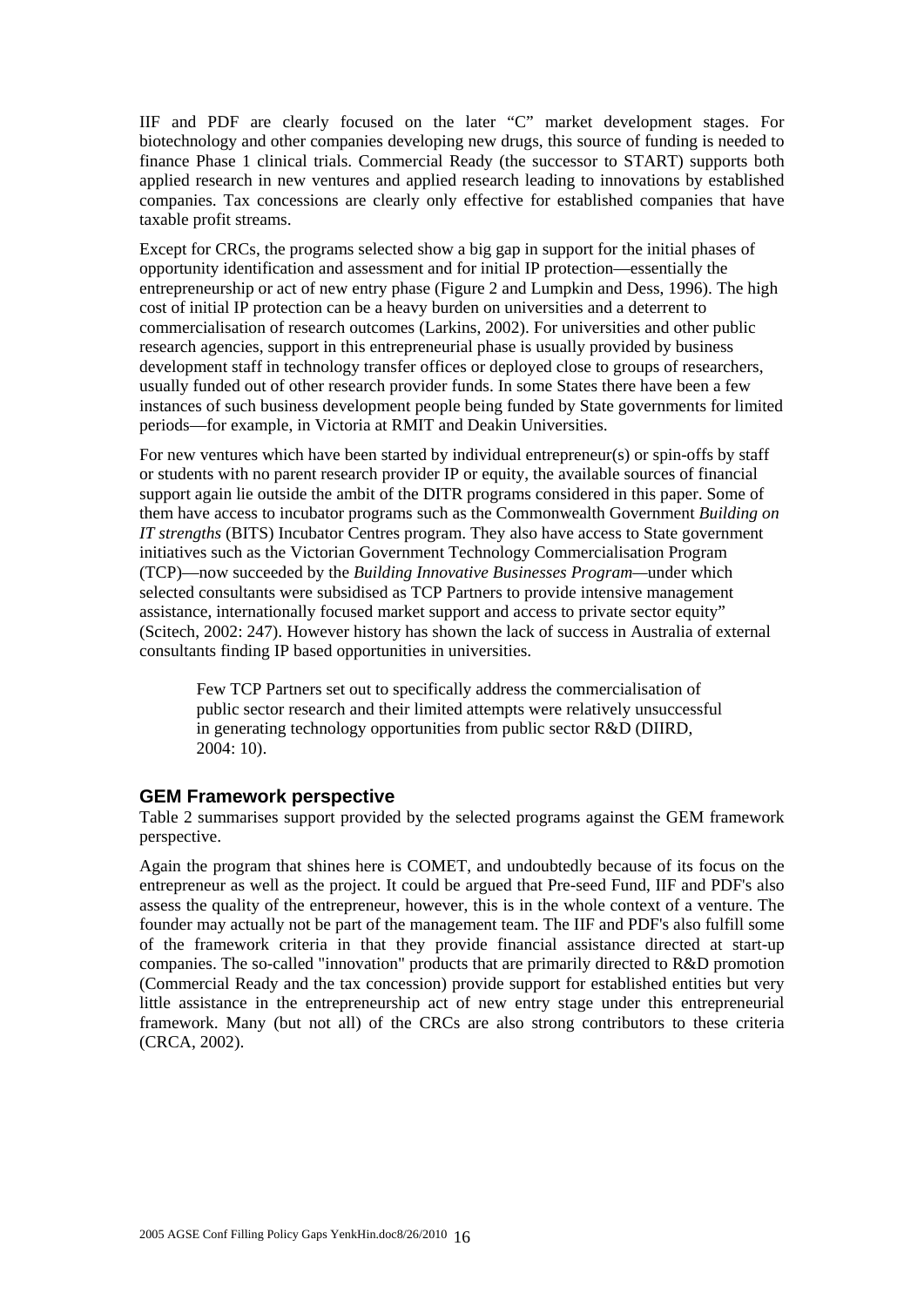| Criteria             | Pre-           | IIF            | <b>PDF</b>     | <b>COMET</b> | CRC            | Commercial     | Tax            |
|----------------------|----------------|----------------|----------------|--------------|----------------|----------------|----------------|
|                      | seed           |                |                |              |                | Ready          | concession     |
| Availability of      | <b>YES</b>     | <b>YES</b>     | <b>YES</b>     | <b>YES</b>   | N <sub>O</sub> | <b>YES</b>     | <b>YES</b>     |
| financial resources  |                |                |                |              |                |                |                |
| for new firms        |                |                |                |              |                |                |                |
| Government           | <b>YES</b>     | <b>YES</b>     | <b>YES</b>     | <b>YES</b>   | NO.            | N <sub>O</sub> | N <sub>O</sub> |
| programs designed to |                |                |                |              |                |                |                |
| support start-ups    |                |                |                |              |                |                |                |
| Education and        | NO             | NO             | NO             | <b>YES</b>   | N <sub>O</sub> | NO             | N <sub>O</sub> |
| training for         |                |                |                |              |                |                |                |
| entrepreneurship     |                |                |                |              |                |                |                |
| Effective technology | NO             | $\gamma$       | $\gamma$       | <b>YES</b>   | <b>YES</b>     | N <sub>O</sub> | N <sub>O</sub> |
| transfer mechanisms  |                |                |                |              |                |                |                |
| Access to            | $\gamma$       | <b>YES</b>     | <b>YES</b>     | <b>YES</b>   | <b>YES</b>     | <b>NO</b>      | N <sub>O</sub> |
| professional support |                |                |                |              |                |                |                |
| services             |                |                |                |              |                |                |                |
| Existence and        | $\gamma$       | N <sub>O</sub> | N <sub>O</sub> | <b>YES</b>   | <b>YES</b>     | N <sub>O</sub> | N <sub>O</sub> |
| perception of market |                |                |                |              |                |                |                |
| opportunities        |                |                |                |              |                |                |                |
| Capacity of          | N <sub>O</sub> | N <sub>O</sub> | N <sub>O</sub> | <b>YES</b>   | NO             | N <sub>O</sub> | N <sub>O</sub> |
| individuals to start |                |                |                |              |                |                |                |
| new ventures         |                |                |                |              |                |                |                |
| Skills individuals   | $\gamma$       | N <sub>O</sub> | N <sub>O</sub> | <b>YES</b>   | $\gamma$       | N <sub>O</sub> | N <sub>O</sub> |
| have to pursue       |                |                |                |              |                |                |                |
| entrepreneurial      |                |                |                |              |                |                |                |
| activities           |                |                |                |              |                |                |                |

*Table 2 GEM framework perspective* 

Interesting to note is the criterion of "Existence and perception of market opportunities". A recent article by one of the authors (Hindle, 2004) provides research-based guidelines for SME practitioners seeking to manage the process of opportunity, discovery, evaluation and exploitation. There is no Australian government program that specifically helps in this area. The ability to identify market opportunities is of fundamental importance to the creation of new ventures and entrepreneurship. In universities and other public research agencies, the trigger that leads to an identification of a commercial opportunity is almost always internal to the parent organisation (Yencken and Gillin, 2003). The critical resource is the technology transfer office and its business development people. Attempts in Australia to subsidise outside consultants to identify such opportunities have not been successful.

## **Do Current Programs Adequately Foster Entrepreneurship?**

### **Governments are failing to foster entrepreneurship**

The multiple framework approach now permits a return to the primary question:

'Do federal government policies and programs do a good job in fostering entrepreneurship?' The short answer is no.

From the analysis it is clear that AusIndustry's programs *seem* to be working well and meeting genuinely entrepreneurial objectives *if they are considered solely within the context of the financial and innovation frameworks.* However the program suite can be seen to be working poorly from the perspective of the management/start-up and entrepreneurial frameworks.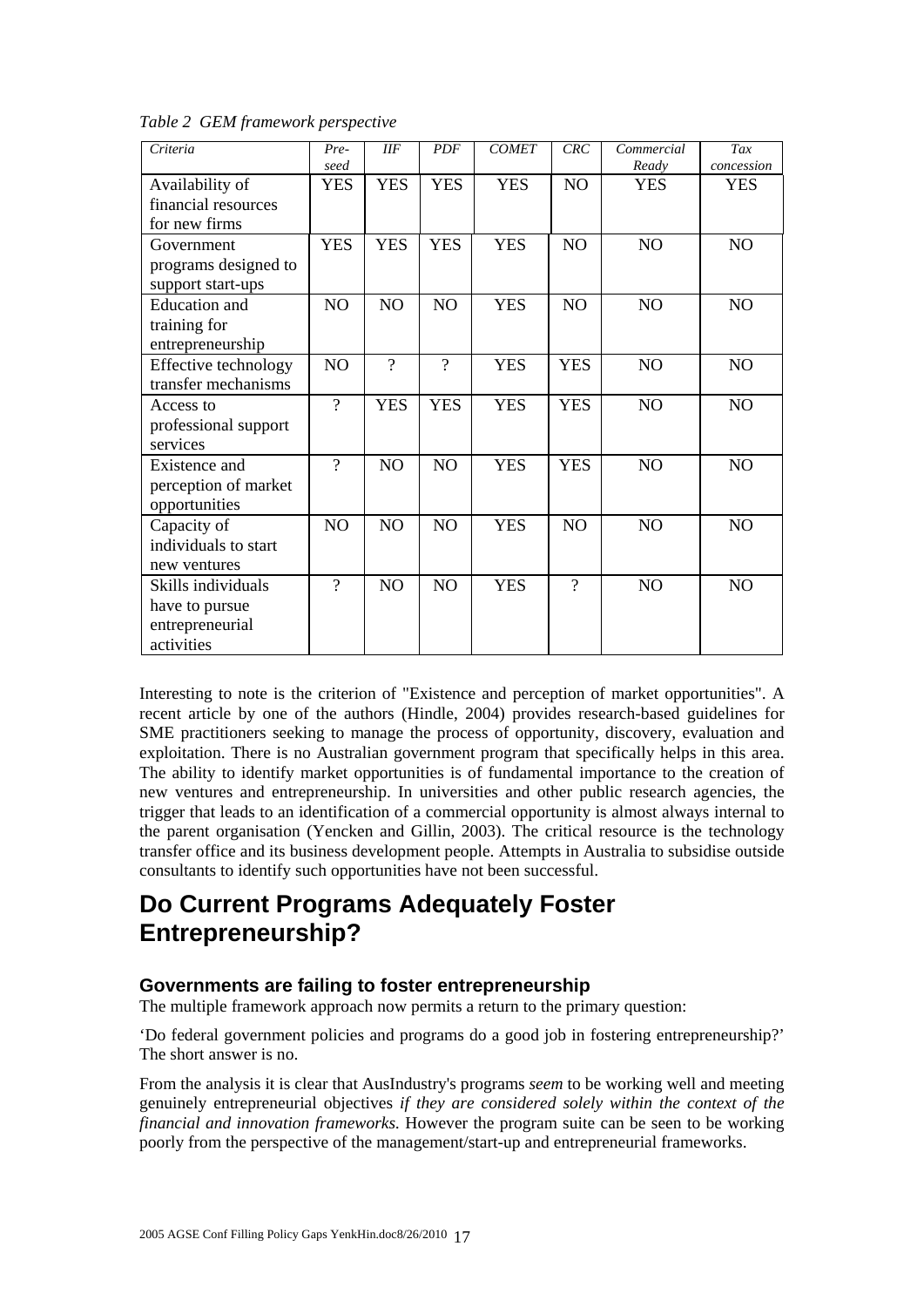The case analysis of this paper identifies clear gaps in Australia's current regime of federal government entrepreneurship support programs (Table 3).

*Table3 The gaps in the program suite* 

| Gap                                                                                  | <b>Framework</b>    |  |  |
|--------------------------------------------------------------------------------------|---------------------|--|--|
| Existence and perception of market opportunities                                     | Entrepreneurial     |  |  |
| Screening and assessing opportunities                                                | Management/Start-up |  |  |
| Protecting intellectual property                                                     | Management/start-up |  |  |
| Financial support for founders of new ventures, including small amounts of Financial |                     |  |  |
| pre-seed finance                                                                     |                     |  |  |
| Determine market/customer requirements and competitor intelligence                   | Innovation          |  |  |
| Limitation access to incorporated entities only                                      | Entrepreneurial     |  |  |
| Championing of individuals                                                           | All                 |  |  |

### **Summary: the dominant conceptual problem is technology push versus market pull**

This single phrase succinctly summarises the generic problem with Government policy in fostering entrepreneurship. Australia is the land of inventors, the great Aussie battlers who are able to solve most problems using some combination of fencing wire and hay bind. We also have a long tradition of world class research, especially in medicine. Australia is also a land rich in natural resources and as such we have been able to provide ourselves with a comfortable standard of living. These factors have generated a society that prides itself on its ingenuity, but is not always able to capture the potential commercial gains that may flow from these endeavours.

This history colours the way in which we tackle national policy relating to entrepreneurship and fostering new ventures. We are strong exponents of "Technology Push". The programs we have studied all operate on this premise. Something has been invented, whether through the endeavours of a lone maverick or a multi-institution coordinated research project. Then money is found to move this to the development stage, and then finally capital is sought to commercialise the whole thing and take it to the market. Too often too little attention is paid to actually finding out if anybody is actually interested to purchase it.

What Australia lacks is the ability to systematically identify opportunities related to the market and harness our inventive power to develop businesses capitalising on these opportunities. We are so focussed on products that we ignore the other real drivers of new venture development, people and the market. The only programs that have addressed this problem have been COMET and more recently CRCs. It takes a more holistic approach to dealing with new venture opportunities, but it does not provide any help with screening for opportunities. Again, the implicit assumption is that someone will come along with a product that they are looking to move to market.

There is no doubt that Australian governments are well motivated towards the creation of entrepreneurship policy. However, through no fault of their own, Australian public servants (and their political masters) charged with creating and implementing entrepreneurship policy, do not have sufficient direct experience in the practical field of business creation or the academic field of entrepreneurship: a field rich in research, literature and theory to which Australian policy makers seem largely oblivious. One attempt (Hindle and Rushworth, 2002) to provide a practical primer for public servants charged with entrepreneurship policy was promoted on the Queensland Government's website for about 18 months but now seems to have been dropped. It would be highly desirable for public servants involved in the area of entrepreneurship policy to become formally acquainted with the literature of the field to a much greater extent than has occurred in the past or is prevalent at the moment. Our multiframework critique of Australian entrepreneurship and innovation policy indicates a lack of specific understanding of the field and numerous gaps that simply do not need to exist if a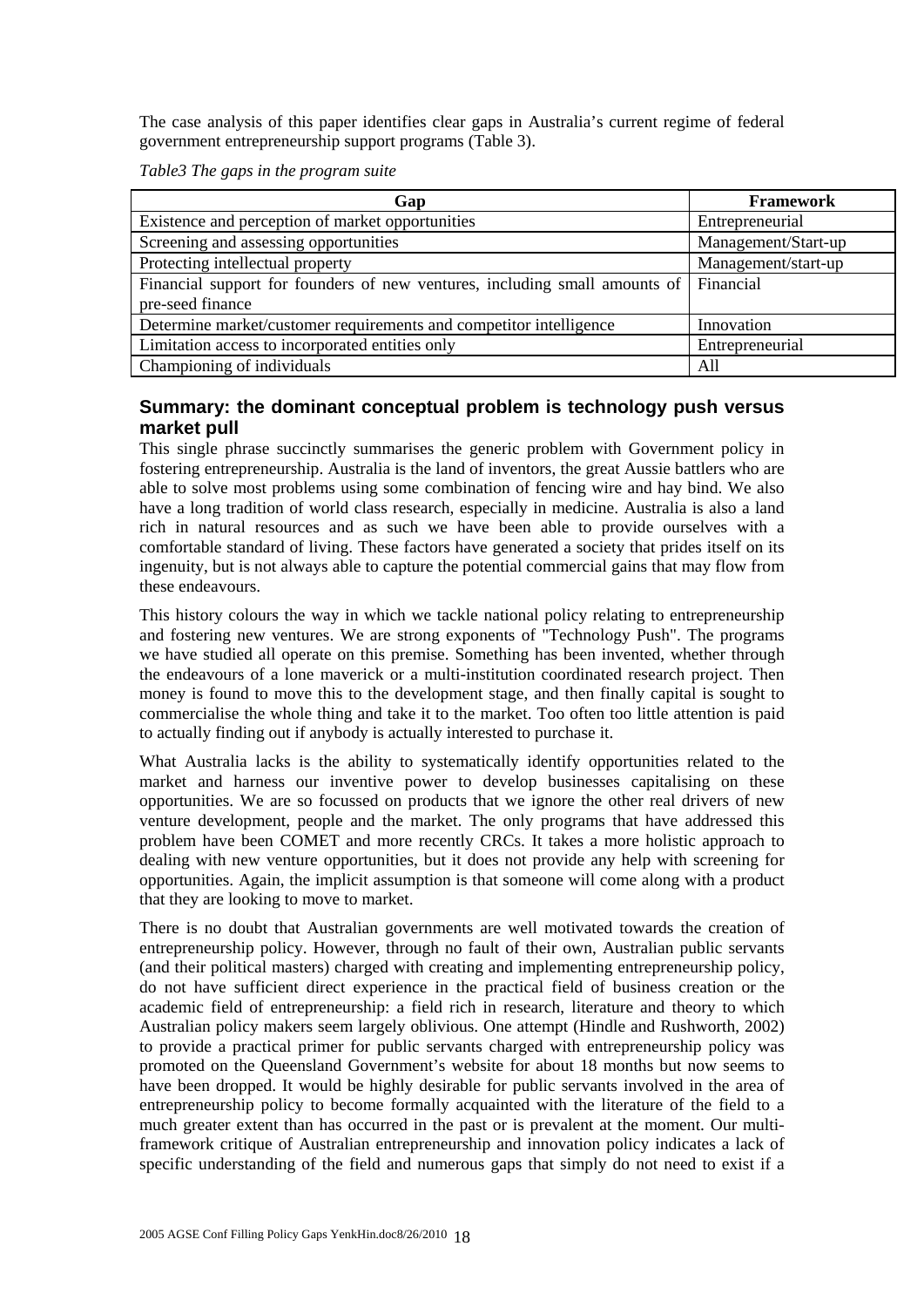more systematic and comprehensive understanding of existing knowledge were more widely spread among policy makers.

## **References**

- Australian Institute for Commercialisation (2004) FINAL REPORT: Survey commissioned by the Commonwealth Department of Industry, Tourism and Resources *Investigating the existence of anecdotally reported innovation funding gap* .Canberra: Department of Industry, Tourism and **Resources**
- AUTM (2000) AUTM Licensing Survey: FY 2000. Full Report. Northbrook, Ill.: Association of University Technology Managers inc.
- Department of Industry, Science and Resources (1997) Investing for Growth: The Howard Government's Plan for Australian Industry. Canberra: Commonwealth of Australia.
- Department of Innovation, Industry and Regional Development (2004) Technology Commercialisation in Victoria: Information Paper . Melbourne: Department of Innovation, Industry and Regional Development.
- Dowrick, S. (2003) A Review Of The Evidence On Science, R&D And Productivity . Paper prepared for the Department of Education, Science and Training .
- Drucker, P.F. (1985) Innovation and Entrepreneurship: practices and principles . Pan McMillan.
- Emmery, M. (1999) Industry Policy in Australia. . Canberra: Economics, Commerce and Industrial Relations Group. 1999.
- Gans, J. and Stern, S. (2003) Assessing Autsralia's Innovative Capacity in the 21st Century. Prepublication version. edn, Melbourne: Melbourne Business School.
- Gregory, R.C. (1993) The Australian Innovation System. In: Nelson, R.R., (Ed.) *National innovation Systems: A Comparative Analysis*, Oxford: Oxford University Press]
- Hart, David (Ed.) (2003). The Emergence of Entrepreneurship Policy: Governance, Start-ups, and Growth in the U.S. Knowledge Economy. Cambridge UK: Cambridge University Press.
- Hauknes, J. (1999) Innovation in Services -- A Questionnaire Survey . DSTI/DOC(99) 1, Paris: OECD.
- Hindle, K. (2002) How entrepreneurial capacity transforms 'small-i' into 'Big-I' innovation: implications for national policy. *Telecommunications Journal of Australia* **52**, 51
- Hindle, K. 2004. A Practical Strategy for Discovering, Evaluating and Exploiting Entrepreneurial Opportunity: Research Based Action Guidelines. *Journal of Small Business and Entrepreneurship*. Volume 17(4). Simultaneously published in *Small Enterprise Research.* Volume 12(1).
- Hindle, K., & Rushworth, S. (2002). Entrepreneurship A policy primer**.** Brisbane: Queensland Innovation Council, Department of Innovation and the Information Economy.
- Hindle, K., & Rushworth, S. 2004. Westpac GEM Australia: a Study of Australian Entrepreneurship in 2003**.** In K. Hindle, T. McKaskill, & S. Yamin (Eds.), *Australian Graduate School of Entrepreneurship Research Report Series*, Vol. 1. Melbourne: Swinburne University of Technology.
- Hindle, K., & Yencken, J. (2004). Public research commercialisation, entrepreneurship and new technology based firms: an integrated model. *Technovation,* 24 (2004), 793-803.
- Jones, A.J. (2004) The highs and lows of R&D expenditure. *Chemistry in Australia* **71**, 11-13.

Larkins, F. (2002) Research and research training in Australian universities. *Chemistry Australia 69,*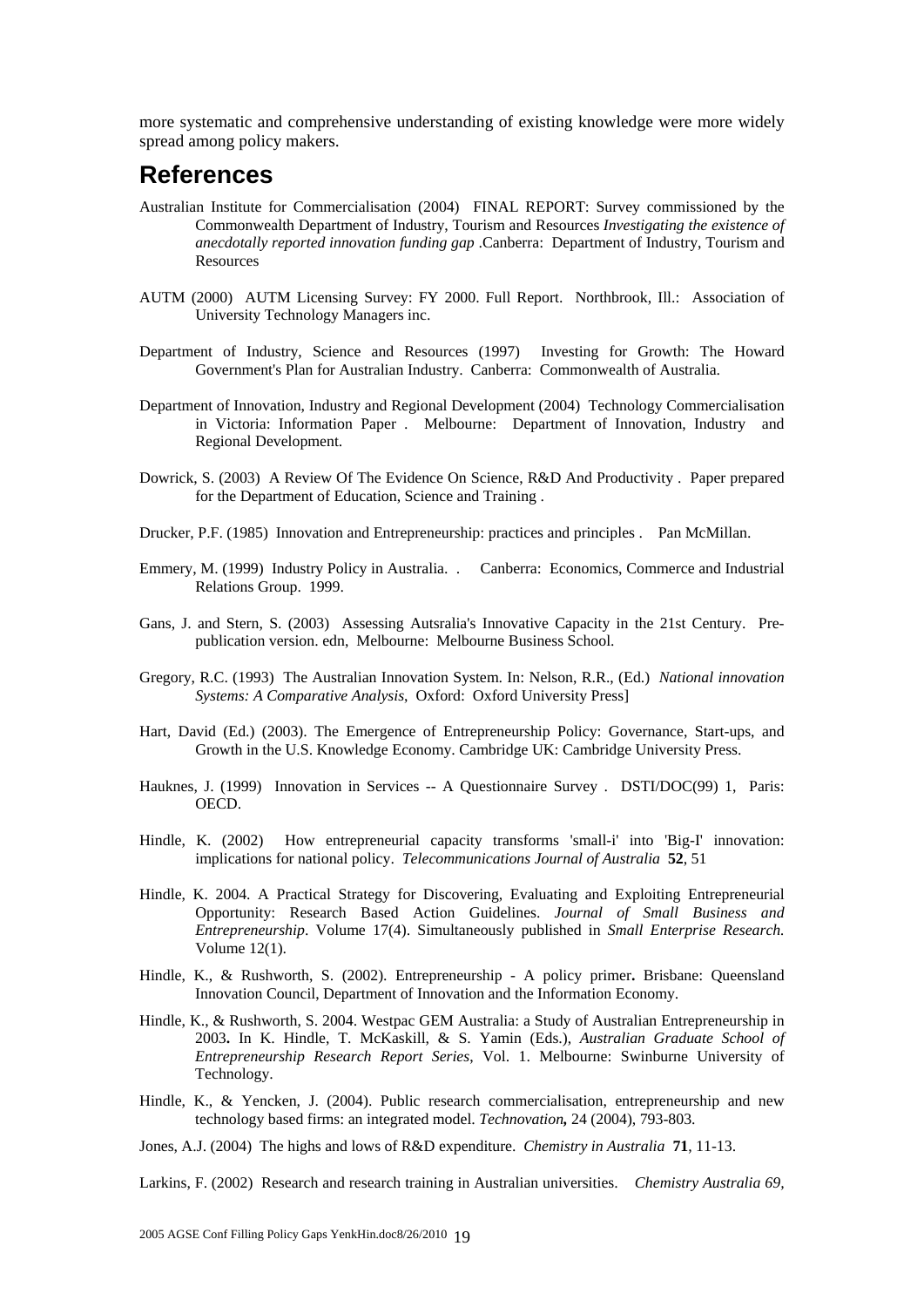*13-16.* **69**, 13-16.

- Lumpkin, G.T. and Dess, G.G. (1996) Clarifying the Entrepreneurial Orientation Construct and Linking to Performance. *Academy of Management Review* **21**, 135-172.
- OECD (1997) *Oslo Manual: Proposed Guidelines for Collecting and Interpreting Technological Innovation Data.*, edn. Paris: OECD/Eurostat.
- Pappas, Carter, Evans and Coop (1991) Innovation in Australia. Report for the IR&D Board. Canberra:
- Scitech (2002) Technology Directory. Hampton, VIC.: Hallmark Editions.
- Shane, S. and Venkataraman, S. (2000) The promise of entrepreneurship as a field of research. *Academy of Management Review* **25** , 217-226.
- Smailes, R., Cooper, S.Y. and Keogh W. (2002) Supporting university enterprise: the Scottish and US experience . *International Journal of Entrepreneurship and Innovation Management* **2**, 354- 372.
- Stankiewicz, R. (1994) University firms: spin-off companies from universities. *Science and Public Policy* **21**, 99-107.
- Stevenson, H.H., Roberts, M.J., Grousbeck, H.I. and Bhide, H.V. (1999) *New Business Ventures and the Entrepreneur. Fifth Edition.*, edn. McGraw Hill.
- Yencken, J. (2005) An Australian Model for Spin-off Companies in the Commercialisation of University and Other Public Sector Research: Thesis for PhD Degree. Melbourne: Swinburne University of Technology.
- Yencken, J. and Gillin, M. (2002) Australian University Spin-off Companies: Attitudes, Policies and Companies. An AGSE Research Paper edn, Melbourne: Australian Graduate School of Entrepreneurship at Swinburne University of Technology Research Paper.
- Yencken, J. and Gillin, M. (2003) Public research agencies as sources for innovations and the entrepreneurial absorptive capacity of manufacturing enterprises. *INNOVATION: management, policy & practice* **5**, 29-39.
- Yencken, J. and Ralston, L. (Forthcoming) Evaluation of Incentives for Commercialisation of Research in Australian Universities: A survey of selected Australian universities. Department of Education, Science and Training.
- Yencken, J. and.Gillin .M. (2004). Technological Innovation And The Early Stage Development Of New Technology Small Firms: Entrepreneurship, Entrepreneurial Capacity And The Opportunity Discovery Process." In (Ed.) . . In: John Butler, (Ed.) *Opportunity Identification and Entrepreneurial Behavior (Vol. 4 in Research in Entrepreneurship and Management)*, Greenwich, CT: Information Age Press]
- Yencken, J., Cole, T. and Gillin, M. (2002) Spin-Off Companies From Universities And Other Public Research Agencies In Australia: Findings from Early Stage Case Studies .Twente University High-Tech Small Firms Conference, Enschede, The Netherlands.: Twente University.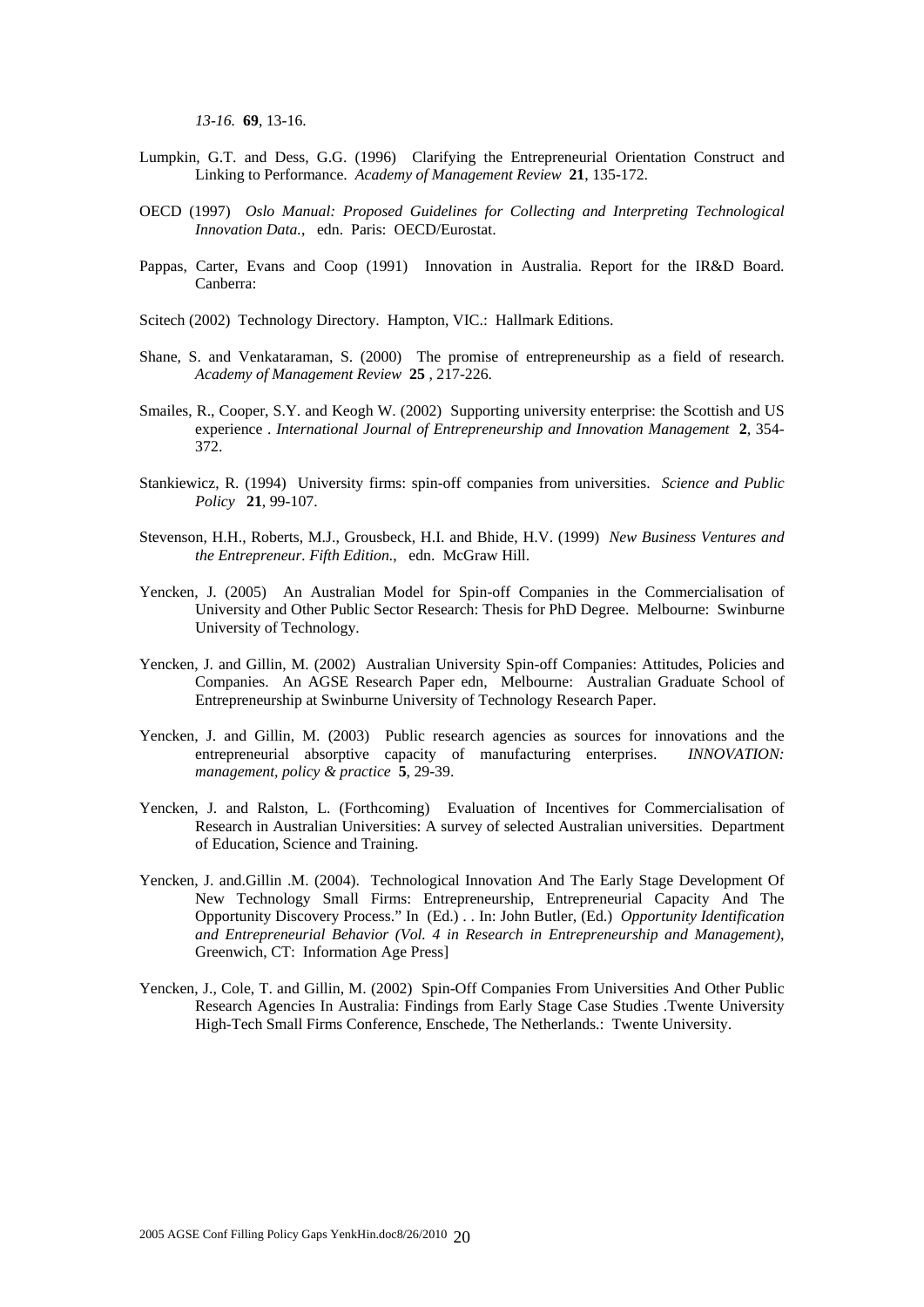



Source: Yencken and Gillin, 2003.



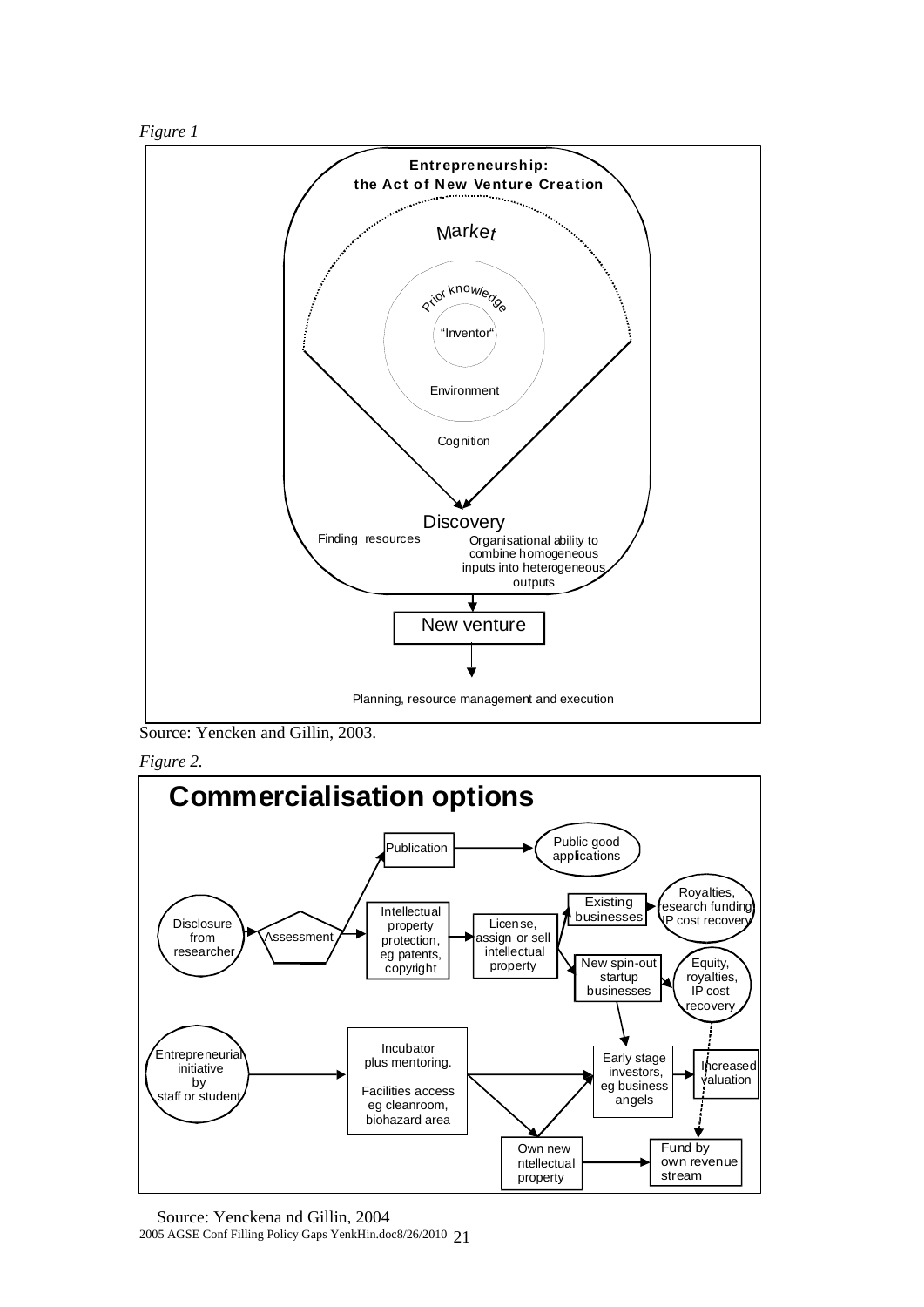

*Figure 3 Research, development and commercialisation* 



*Figure 4*